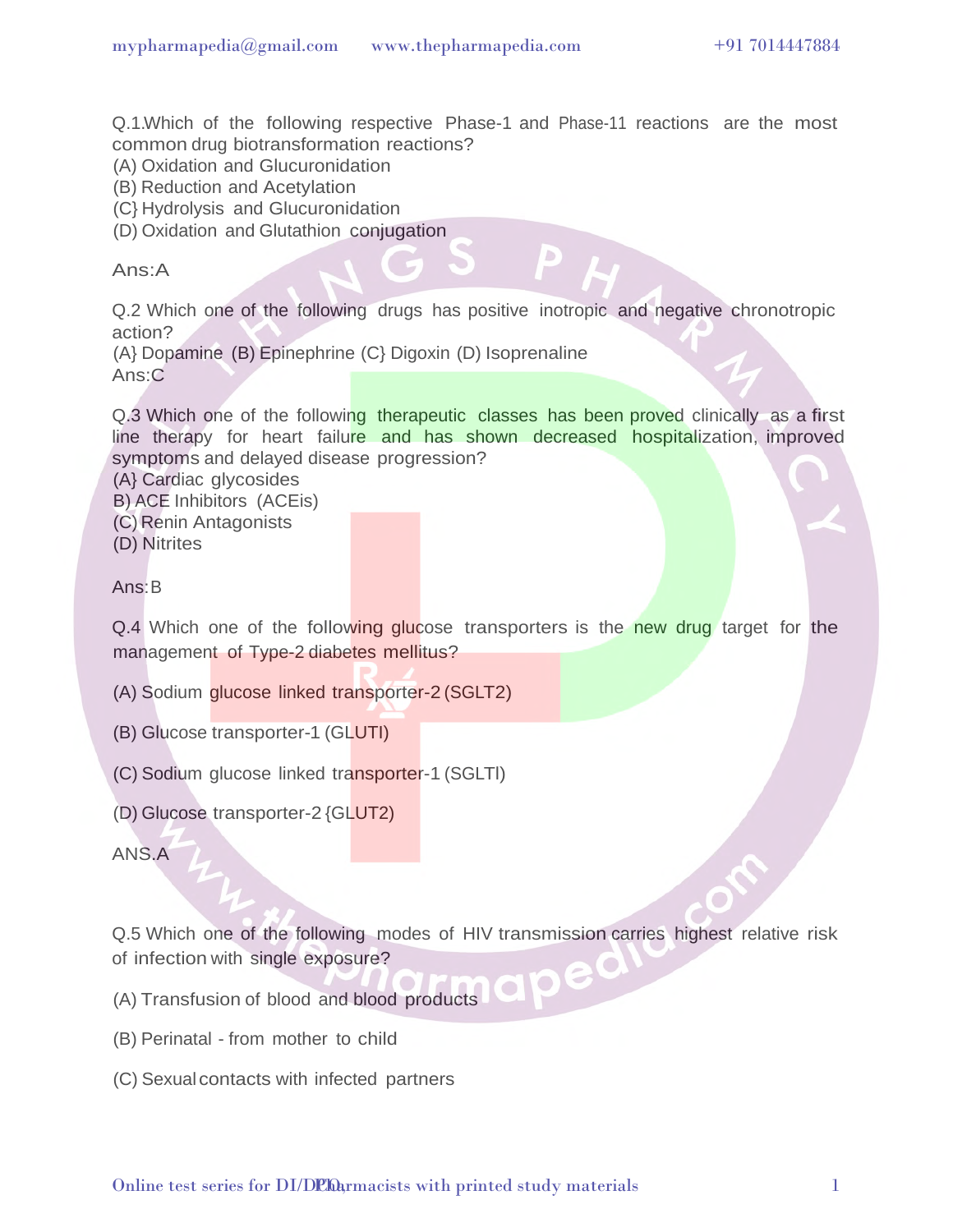(D) Syringe sharing with drug addicts

Ans.A

Q.6 Which of the followings are the critical neurotransmitters playing major role in depression? HARN

D

(A) Acetylcholine,Norepinephrine and Dopamine

- B) Dopamine, Norepinephrine and Serotonin
- (C) Serotonin,Dopamine andy-Amino butyric acid
- (D) Acetylcholine,Serotonin and y-Amino butyric acid

Ans.B

Q.7 A 55 years old man is under DOTS treatment for pulmonary tuberculosis for the last four months. Now, he has developed symptoms of peripheral neuritis. Which one of the followings is the right addition to his therapy to manage peripheral neuritis?

- 
- 

(A) Cyanocobalamin (B) a-Lipoic acid (C) Pyridoxine (D) Prednisolone

ANS:C

*Q.B* What is the primary mechanism of action of local anesthetics?

- (A) Activation of ligand-gated potassium channels
- (B) Blockade of voltage-gated sodium channels
- (C) Stimulation of voltage-gated N-type calcium channels
- (D) Blockade of GABA-gated chloride channels

ANS<sub>B</sub>

Q.9 Which one of the following anti-arrhythmic drugs acts by inhibiting potassium, sodium andcalcium channels?

(A) Quinidine (B) lignocaine (C) Amiodarone (D) Flecainide

ANS:C

Q.10 A 48 years old woman is having the symptoms of weight gain, cold intolerance, constipation, bradycardia, puffy face, lethargy and dry skin. These symptoms are suggestive of which of thefollowings?

(A) Over use of corticosteroid

(C) Estrogen deficiency

{B) Hypothyroidism {D) Over use of thyroxin sodium

ANS:B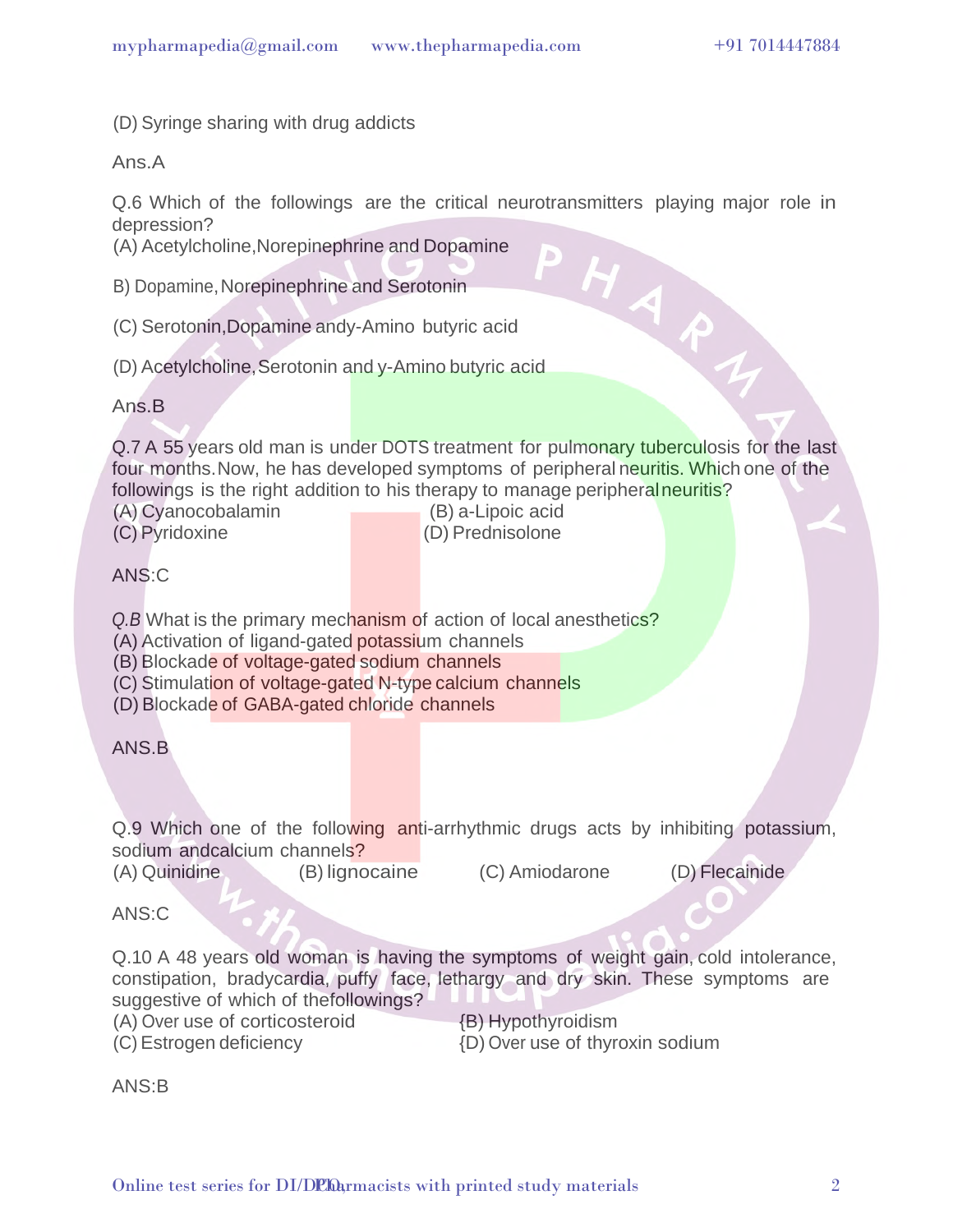Q.11 Which one of the following receptors is NOT a ligand-gated ion channel receptor? (A) Nicotinic Receptor (B) 5HT3 - Receptor (C) GABAA - Receptor (D) H2 - Receptor

ANS:D

Q.12 Which one of the following classes of drugs causes side effects like dryness of mouth,

tachycardia, urinary retention, constipation, blurring of vision, precipitation of glaucoma, drowsiness and impairment of cognition?

(A) Anti-adrenergic (B) Anti-cholinergic

(C) An ti-serotonergic (D) Anti-dopaminergic

ANS:B

Q.13 Which of the following cytokines are the most important regulators in inflammation and are the targets for anti-inflammatory agents used in rheumatoid arthritis?

(A) Tumor necrosis factor-a and lnterleukin-1

(B) Acetylcholine esterase and Eicosanoids

(C) Leukotrienes and lsoprostanes

(D) Adhesion factor and Monoamine oxidase A

ANS:A

Q.14 Which one of the followings is a FALSE statement for competitive antagonists?

(A) They have an affinity for the agonist binding site on receptor

(B) They have no intrinsic activity

(C) They cause parallel rightward shift of the control dose response curve

(D) Maximum response of the agonist cannot be achieved in their presence by increasing the concentration of the agonist.

ANS:D

Q.15 Atypical antipsychotics differ from the typical antipsychotics in various ways that define them as atypical. Which one of the followings is NOT a defining property of the atypical antipsychotics?

(A) Sustained hyperprolactinemia

(B) Improved efficacy in treating the negative symptoms

(C) Lower risk for extrapyramidal side effects (EPSs)

(D) Greater serotonin receptor blockade than dopamine blockade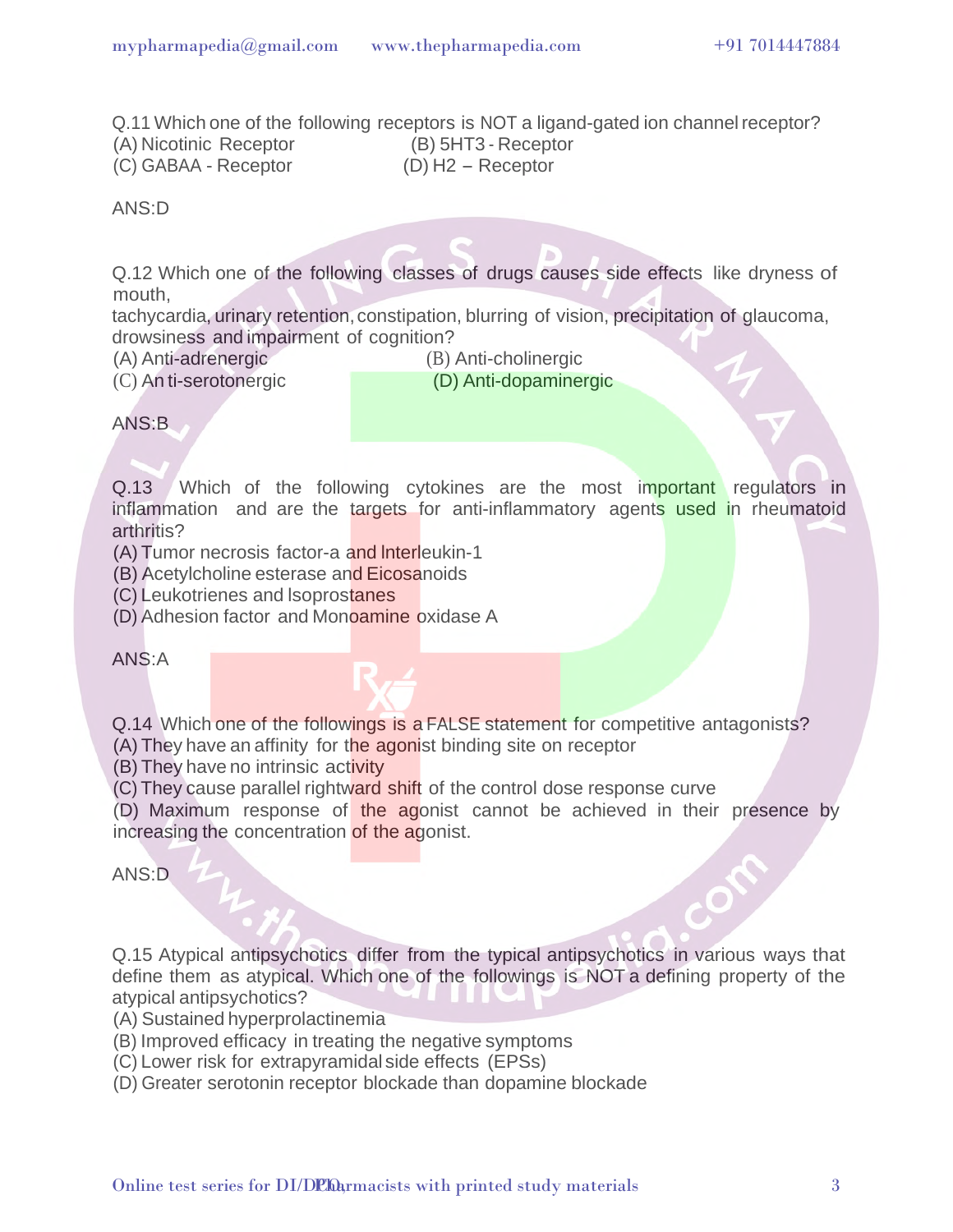ANS:A

|  | and arterioles?                                                                                 | Q.16 Which one of the following drugs produces significant relaxation of both venules      |
|--|-------------------------------------------------------------------------------------------------|--------------------------------------------------------------------------------------------|
|  | (A) Hydralazine                                                                                 | (B) Minoxidil                                                                              |
|  | (C) Diazoxide                                                                                   | (D) Sodium nitroprusside                                                                   |
|  | ANS:D                                                                                           |                                                                                            |
|  |                                                                                                 |                                                                                            |
|  |                                                                                                 |                                                                                            |
|  | Q.17 Antiviral action of purine analogues is primarily related to the followings:               |                                                                                            |
|  | [P]: Inhibition of RNA synthesis [Q]: Inhibition of DNA polymerase                              |                                                                                            |
|  | [R]: Immunomodulation [S]: Inhibition of viral penetration<br>Choose the correct option:        |                                                                                            |
|  | (A) R is correct and Q is incorrect                                                             |                                                                                            |
|  | (B) Q is correct and Sis incorrect                                                              |                                                                                            |
|  | (C) P is correct and R is incorrect                                                             |                                                                                            |
|  | (D) S is correct and P is incorrect                                                             |                                                                                            |
|  | ANS:B                                                                                           |                                                                                            |
|  |                                                                                                 |                                                                                            |
|  |                                                                                                 |                                                                                            |
|  |                                                                                                 |                                                                                            |
|  | malignancies?                                                                                   | Q.18 Which one of the followings is a tyrosine kinase inhibitor indicated for a variety of |
|  | (B) Paclitaxel<br>(A) Imatinib                                                                  | (C) Ezetimibe<br>(D) Mitomycin                                                             |
|  |                                                                                                 |                                                                                            |
|  | ANS:A                                                                                           |                                                                                            |
|  |                                                                                                 | Q.19 Which one of the followings is the most likely positive sign of pregnancy when        |
|  | detected in urine?                                                                              |                                                                                            |
|  | (A) Estrogens                                                                                   |                                                                                            |
|  | (B) Progesterone                                                                                |                                                                                            |
|  | (C.) Human Chorionic Gonadotropin (HCG)                                                         |                                                                                            |
|  | (D) Corticotropic Hormone                                                                       |                                                                                            |
|  | ANS:C                                                                                           | dia.col                                                                                    |
|  |                                                                                                 |                                                                                            |
|  | Q.20 Followings are some opioid analgesics:                                                     |                                                                                            |
|  | [P]: Morphine<br>[R] : Pentazocine                                                              | [Q]: Pethidine                                                                             |
|  | [S]: Fentanyl<br>Choose the correct order of respiratory depressant propensity of these agents. |                                                                                            |
|  | $(A)$ P>Q>R>S<br>$(B)$ Q>P>R>S                                                                  | $(C)$ R>P>Q>S<br>$(D)$ S>P>Q>R                                                             |
|  |                                                                                                 |                                                                                            |
|  | ANS:D                                                                                           |                                                                                            |
|  |                                                                                                 |                                                                                            |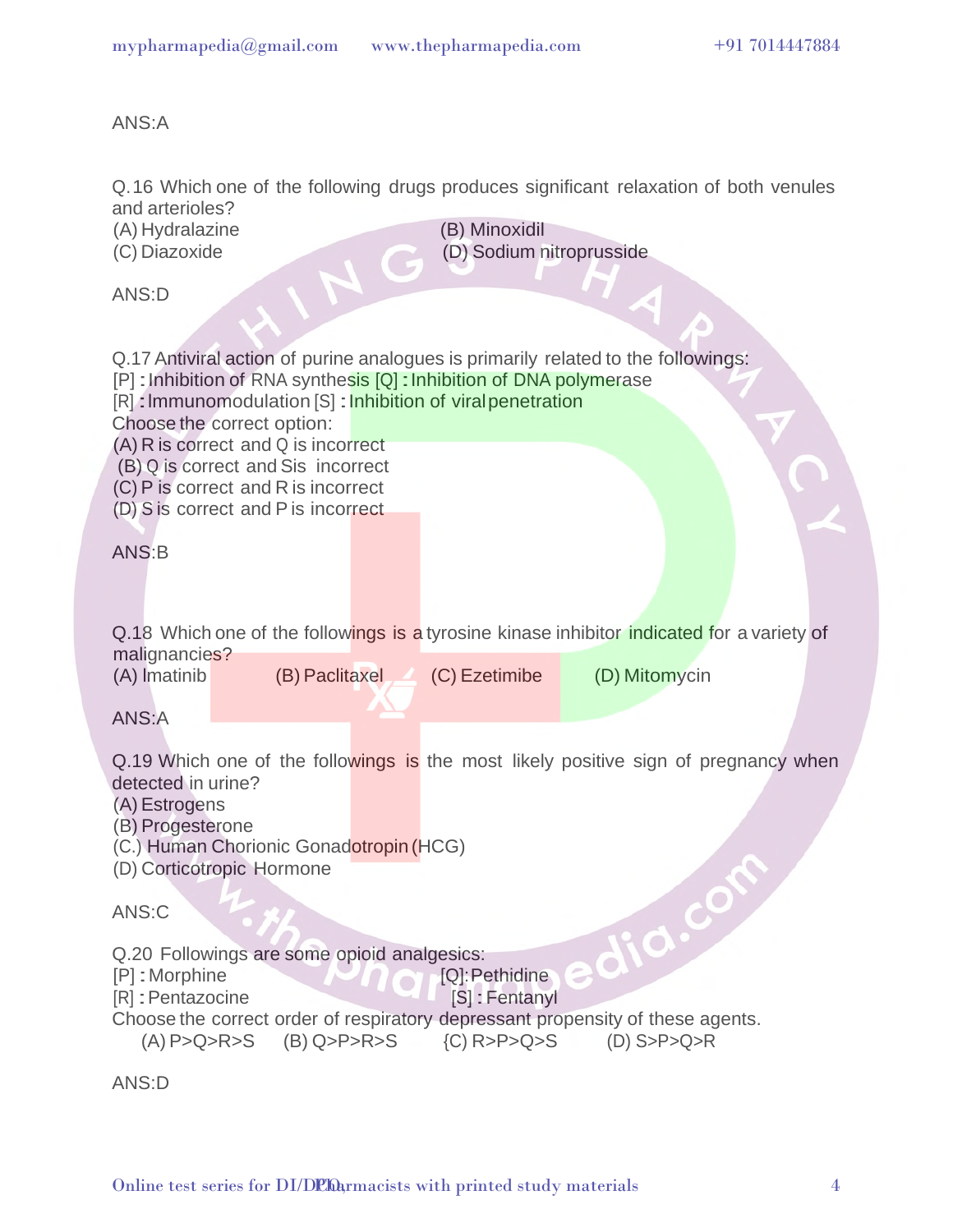Q.21 Which one of the following alkaloids is derived from Lysine?

(A) Emetine (B) Chelidonine (C) Lobeline (D) Stachydrine

ANS:C

Q.22 Histologically the barks of Cinnamomum cassia and Cinnamomum zeylanicum differ in one of the following features.Identify that.

(A) Sclerieds

(B) Phloem Fibers

(C) Pericyclic Fibres

(D) Cortex

Ans;D

Q.23 The following characteristic properties are given in context of saponins:

[P] : Saponins give precipitate by shaking with water.

[Q] : Saponins are diterpenes and give foam on shaking with water.

[R] : Saponins are triterpenoidal compounds and cause haemolysis of erythrocytes.

[S] : They are steroidal or triterpenoidal compounds with tendency to reduce surface tension of water.

Choose the correct option.

(A) P is true; Q is true; R is true; S is true

(B) P is false; Q is true; R is false;S is true

 $(C)$  P is false; Q is true; R is true; S is true

(D) P is false; Q is false; R is true; S is true

ANS:D

Q.24 Read the given statements about the constituents of Shellac:

[P] :Shellolic acid,a major component of alicyclic fraction is responsible for colour.

[Q]:Shellolic acid, a major component of aromatic fraction is responsible for colour.

[R] : Shellolic acid is a major component of aliphatic fraction and laccaic acid is ancomponent of aromatic fraction.

[S] : Aliphatic components are shellolic acid which is alicyclic and aleuratic acid which is acyclic, while laccaic acid is an aromatic colouring principle.

What is the correct combination of options?

 $(A)$  P is true; O is true; R is true; S is true

(B) P is false; Q is false;R is false; S is true

(C) P is false;Q is false; R is true;S is true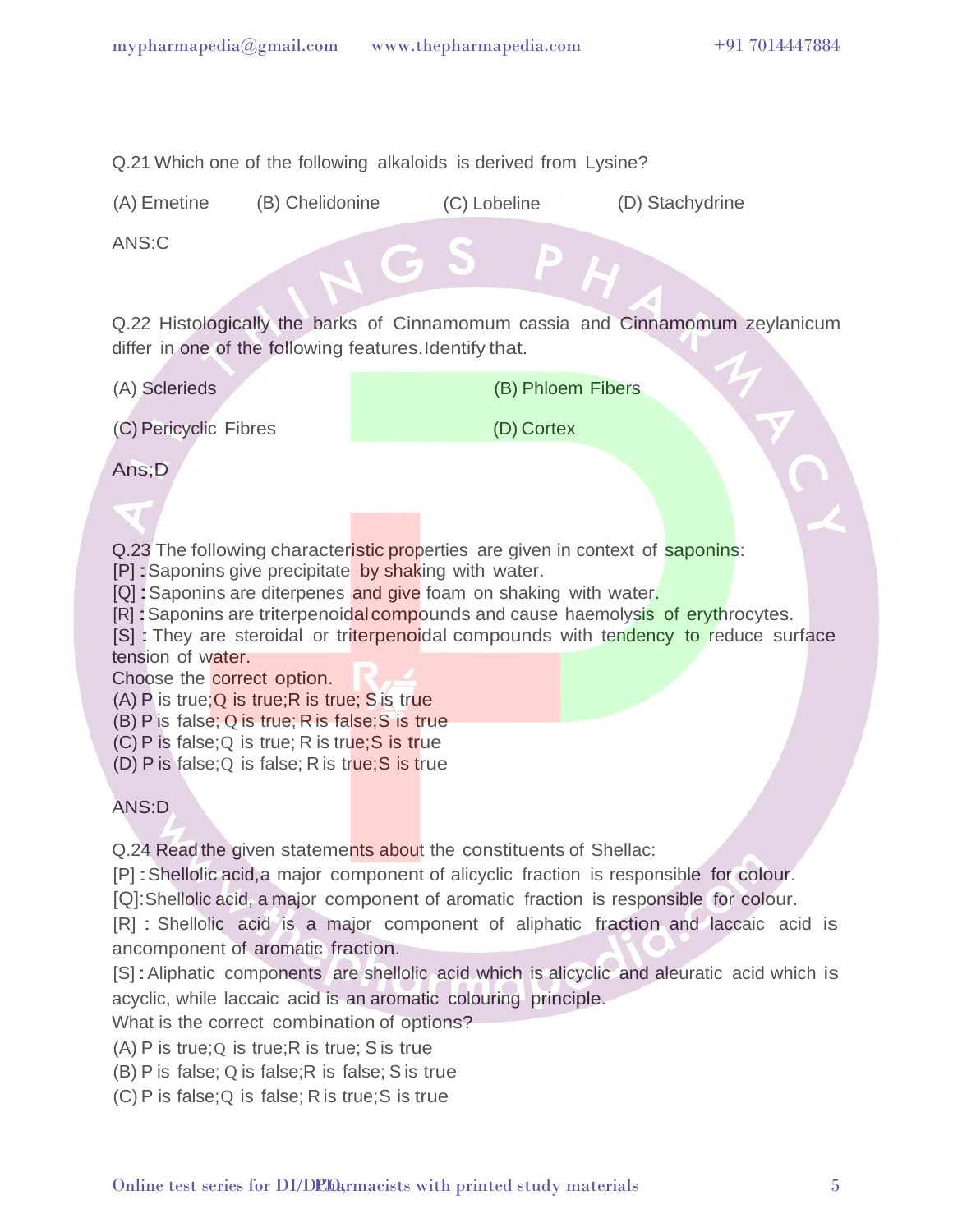$(D)$  P is true; Q is false; R is false; S is true

ANS:C

Q.25 Major component of Cymbopogon citratus is citral which is utilized commercially for the followings:

[P] :Synthesis of Vitamin A directly from citraI

[Q]:Synthesis of Vitamin A by first converting to T-ionone

[R] : Synthesis of Vitamin A by first converting to T-ionone followed by conversion to aionone which is very important intermediate for carotenoid synthesis

[S] : Synthesis of Vitamin A by first conversion of citral to T-ionone followed by conversion to P-ionone which is an important intermediate for carotenoid synthesis

Which is the correct combination of options?

(A) P is true; Q is true; R is true; S is true

 $(B)$  P is false; Q is true; R is false; S is true

 $(C)$  P is false; Q is false; R is true; S is true

(D) P is false; Q is false; R is false; S is false

ANS:B

Q.26 Which one of the following constituents is reported to have anti-hepatotoxic activity?

- (A) Podophyllotoxin
- (B) Andrographoloid

(C) Linalool (D) Safranal

ANS:B

Q.27 All of the followings applicable to Lignans are correct statements except for one. Identify the INCORRECT statement.

- (A) Lignans are formed by the dimerization of the phenylpropane moiety
- (B) Podophyllotoxin can be termed phytochemically as a lignan

J.Com

Ô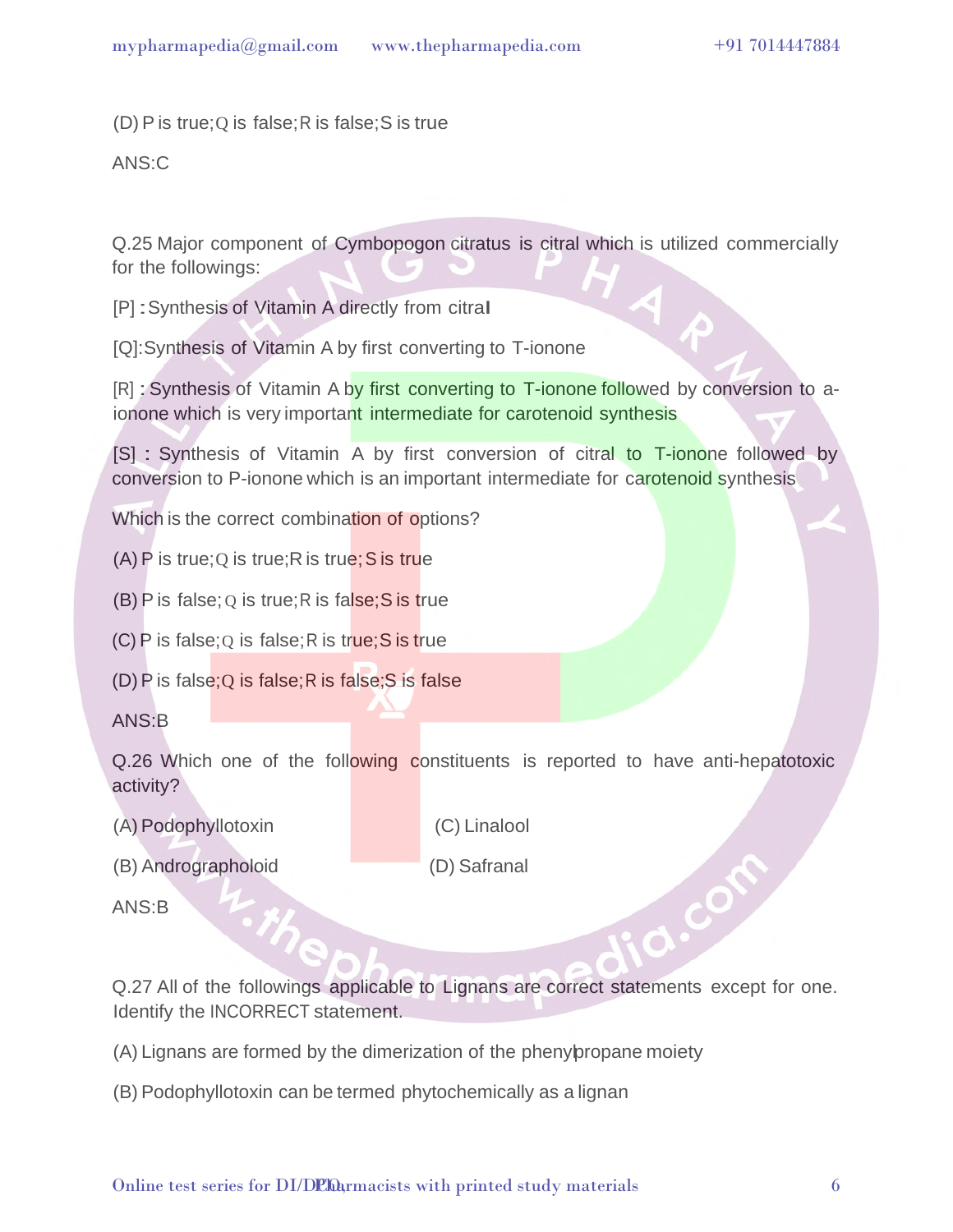|  |  | mypharmapedia@gmail.com www.thepharmapedia.com | +91 7014447884 |
|--|--|------------------------------------------------|----------------|
|--|--|------------------------------------------------|----------------|

(C) Lignans can be formed by cyclization of phenylpropane nucleus

(D) Lignans are the secondary metabolites formed from the Shikimic acid pathway

ANS:C

Q.28 Rhizomes of Zingiber officinale contain some sesquiterpene hydrocarbons.Some hydrocarbons are given below:

[P] : 3-Bisabolene [Q]: Gingerone A [R] : Gingerol [S] : Zingiberene

Identify the correct pair of constituents present in the rhizomes.

(A) P and S  $(B)$  P and Q  $(C)$  Q and S  $(D)$  Q and R

ANS:A

Q.29 Listed below are the chemical tests used to identify some groups of phytoconstituents.Identify the test for the detectionn of the purine alkaloids.

(A) Keller-Killani Test

(C) Shinoda Test

(B) Murexide Test

(D) Vitali-Morin Test

ANS:B

Q.30 Atropine biosynthesis involves a pair of precursors. Identify the correct pair.

- (A) Ornithine and Phenylalanine
- 
- (C) Tryptophan and Dopamine
- (D) Tyrosine and Dopamine

ANS:A

- (B) Tyrosine and Tryptophan<br>
(C) Tryptophan and Dopamine<br>
ANS:A<br>
Q.31 Study the following Q.31 Study the following statements:
- [P] :Lutein and zeaxanthin are flavonoids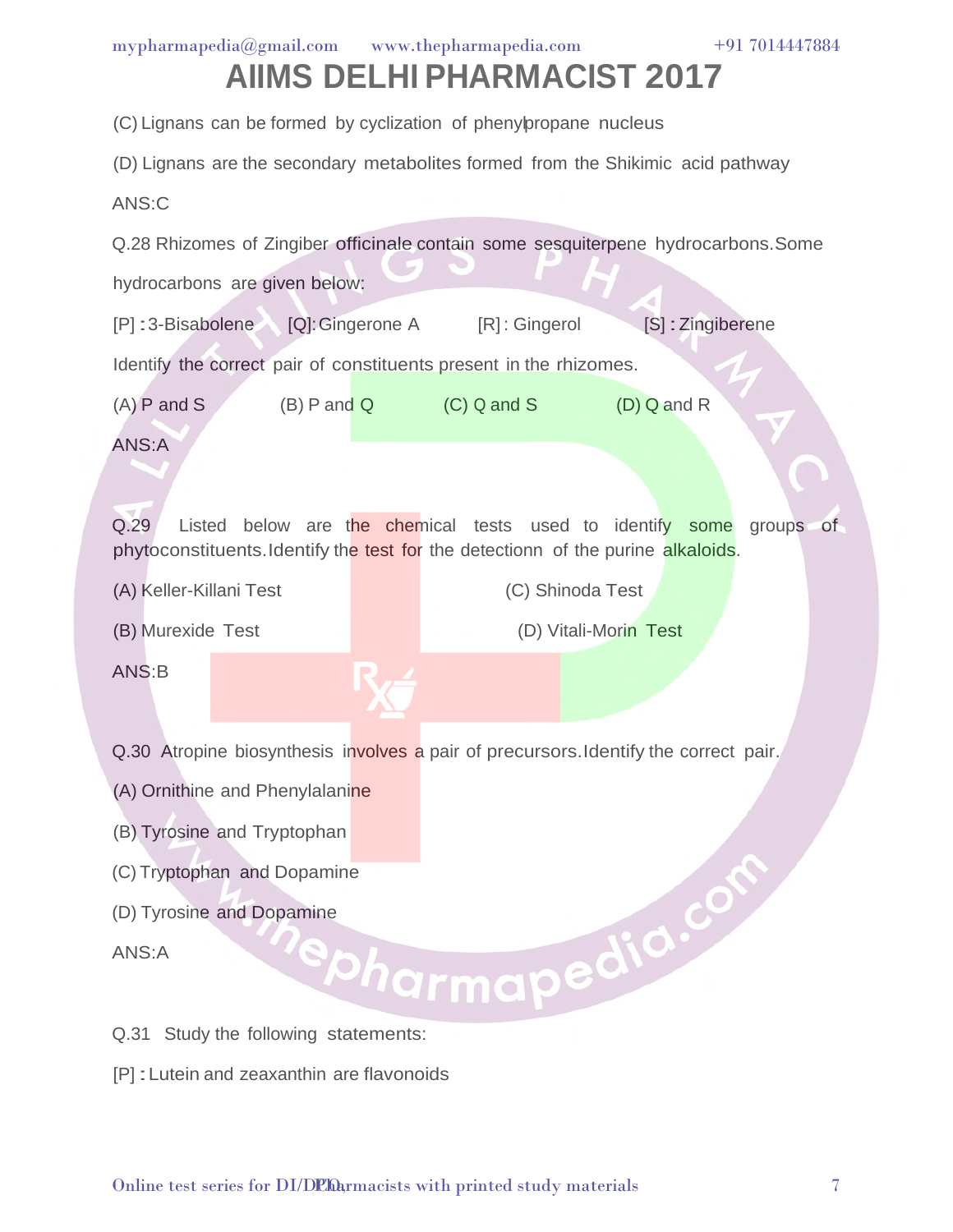- [Q]:Lutein and zeaxanthin are xanthophylls
- [R] :Lutein and zeaxanthin are required to control age-related macular degeneration
- [S] : Lutein is a flavonoid while zeaxanthin is its glycoside Choose the correct answer.
- (A) P is correct while Q, R and S are incorrect
- (B) Q and R are correct while P and S are incorrect
- (C) Statement Pis the only correct statement
- (D) Statement S is the only correct statement

#### ANS:B

|  |  |  | Q.32 Listed below are some phytoconstituents. |
|--|--|--|-----------------------------------------------|
|  |  |  |                                               |

[P] :Galactomannan

[Q]: Glucomannan

- [R] : Barbaloin [S] :Phyllanthin
- Identify the constituent(s) present in Aloe vera.
- (A) Only P (B) Q and R  $\qquad$  (C) Only S (D) P and S

HARA

#### ANS:B

Q.33 Choose the correct answer for the binomial nomenclature of fruits of star-anise.

- (A) Pimpinella anisum (B) Illicium verum
- (C) Illicium anisatum (D) Illicium religiosum

#### ANS:B

Q.34 Peruvoside is naturally obtained from one of the following plants. Identify the correct name.

(A) Dioscorea (B) Ginseng (C) Liquorice (D) Thevetia

ANS:D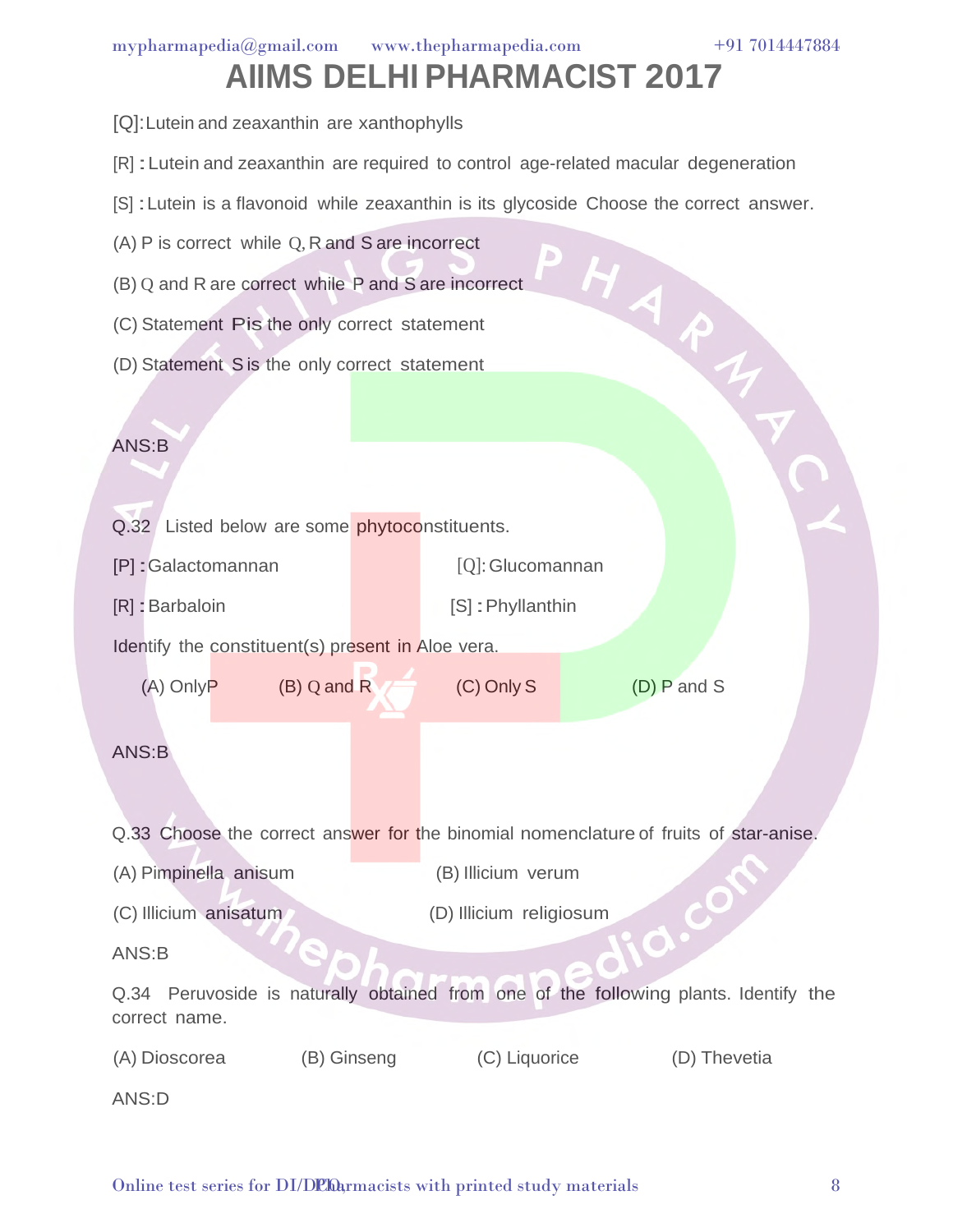## **AIIMS DELHI PHARMACIST 2017**

Q.35 One of the followings is NOT required for the initiation and maintenance of plant tissue culture. Identify that.

(A) Sucrose (B) Kinetin (C) Auxin (D) Absicic acid

ANS:D

Q.36 For the equation  $PV = nRT$  to hold true for a gas, all of the following conditions are necessary EXCEPT for ONE.Identify that.

(A) The molecules of gas must be of negligible volume

(B) Collisions between molecules must be perfectly elastic

(C) The velocities of all molecules must be equal

(D) The gas must not be decomposing

ANS:C

Q.37 Atracurium besylate, a neuromuscular blocking agent, is metabolized through one of the following reactions.Identify that.

(D) Claisen condensation

(A) Hoffman elimination (B) Hoffman rearrangement

(C) Michael addition

ANS:A

Q.38 Identify the metabolite of prontosil responsible for its antibacterial activity.

(A) Sulphacetamide (B) Sulphanilamide (C) p-Amino benzoic acid (D) Probenecid ANS:B

Q.39 The central bicyclic ring in penicillin is named as one of the followings. Find the correct name.

9

(A) 1-Thia-4-azabicyclo[3.2.1]heptane

(B) 4-Thia-l-azabicyclo[3.2.0]heptane

(C) 4-Thia-l-azabicyclo[3.2]heptane

(D) I-Thia-4-azabicyclo[1.2.3]heptanes

ANS:B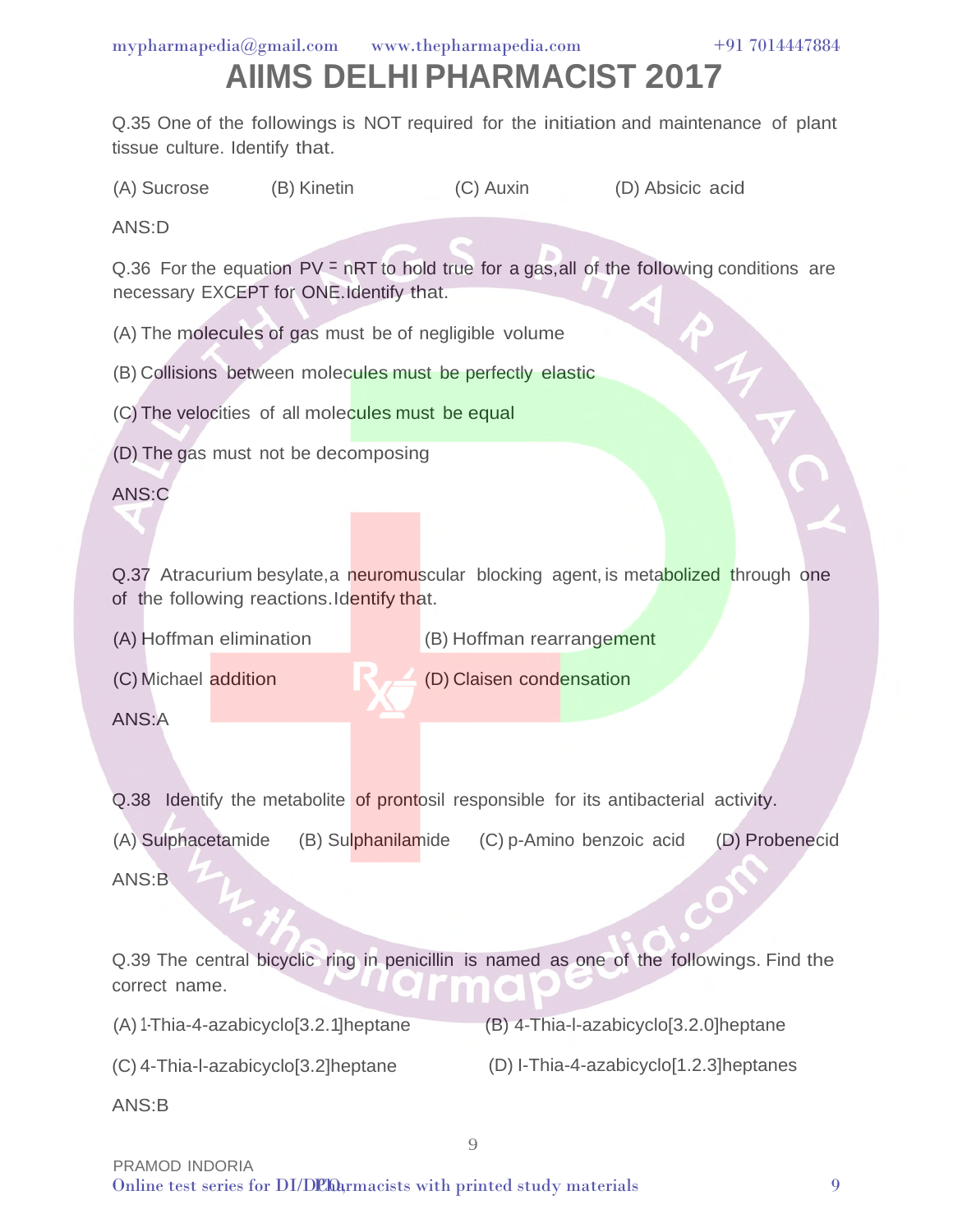## **AIIMS DELHI PHARMACIST 2017**

Q.40 Quantification of minute quantity of a drug from a complex matrix, without prior separation can be done using one of the following techniques. Identify that.

(C) Fluorescence spectroscopy

(B) Potentiometry

(D) Radioimmunoassay

ANS:D

(A) Coulometry

Q.41 Read the following statements carefully about Volhard's method: [P] : In Volhard's titration, silver ions are titrated with thiocyanates in acidic solution [Q]: Ferric ions act as indicator in Volhard's method, yielding reddish brown ferric thiocyanate [R] :Volhard's method is used to determine halides [S] : Vohard's method is a direct titration

Choose the correct set of answers. (A) P,Q and R are true and S is false (B) Q,R and S are true and P is false (C) R. S and P true and Q is false (D) P,Q, R and S all are true ANS:A

Q.42 Read the following statements about SNA reactions:

[P] :They proceed with complete inversion (Walden inversion).

[Q] : They proceed with racemization plus some net inversion.

[R] : They are characterized by rearrangements.

[S] : They are characterized by the reactivity sequence, CH3 >  $1^{\circ}$  >  $2^{\circ}$  > 3° Choose the correct combination? apedia.com

10

(A) P and Q are true while R and S are false

(B) P and R are true while S and Q are false

(C) Q and R are true while P and S are false

(D) R and S are true while P and Q are false

ANS:C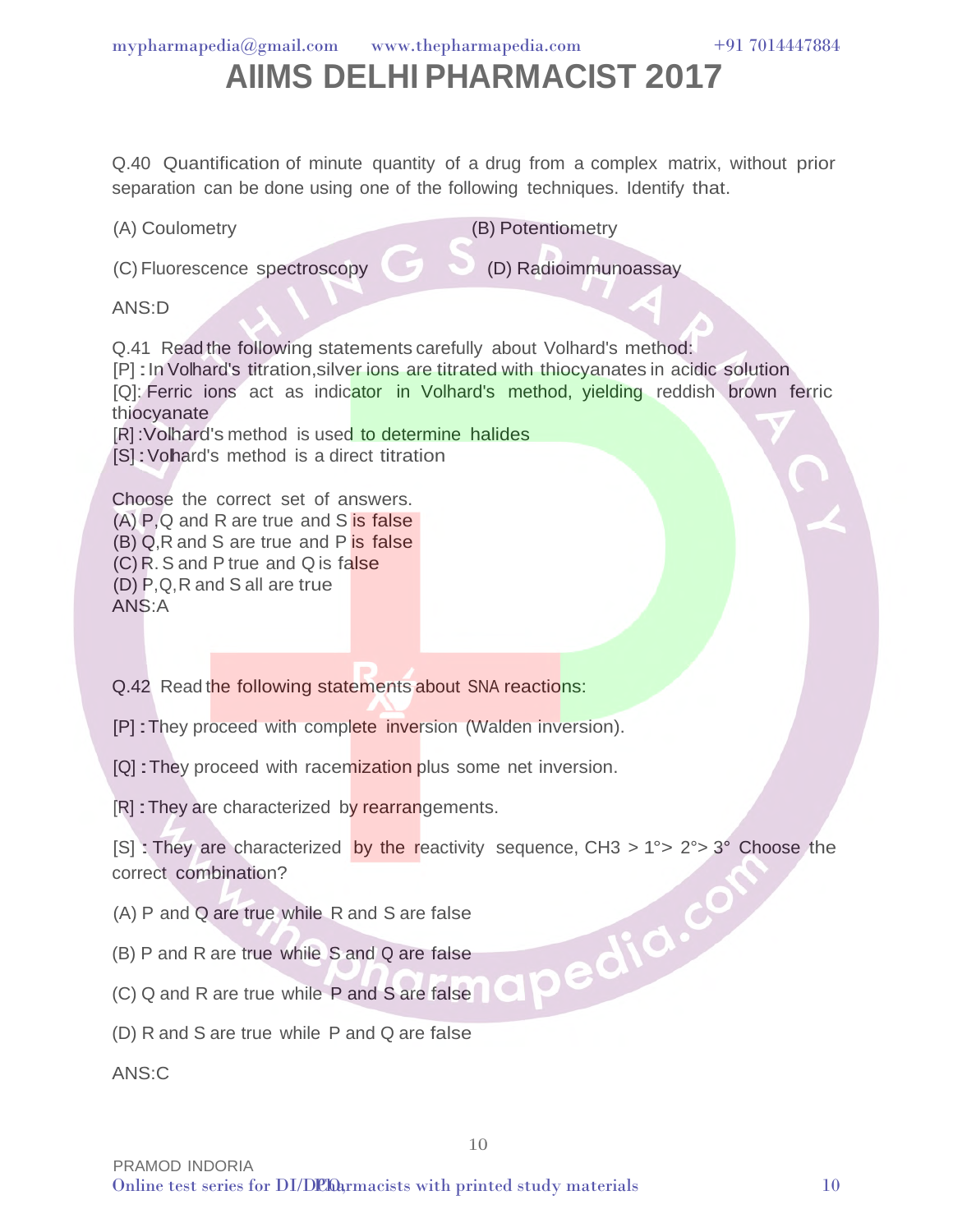Q.43 Followings are some drug derivatives used to increase/decrease the water solubility of the parent drugs:

PHAP

[P] : Rolitetracycline

[Q] :Erythromycin lactobionate

[R] : Chloramphenicol succinate

[S] : Erythromycin stearate

Choose the correct combination of statements.

(A) Q and R are used to increase water solubility while P and S are used to decrease it (B) P,Q and R are used to increase water solubility while S is used to decrease it (C) Q,S and R are used to increase water solubility while P is used to decrease it (D) Q and S are used to increase water solubility while P and R are used to decrease it

#### ANS:B

Q.44 One of the following ring systems can be used as the bioisosteric replacement for benzene ring in drug design:

IP]:Thiophene [Q]: Cyclohexa-1,3-diene [R]: Pyrrolidine [S} : lmidazoline

Identify the correct answer.

 $(A)$  P  $(B)$  Q  $(C)$  R  $(D)$  S

ANS:A

Q.45 Some of the following statements describe the properties of Dropping Mercury Electrode (DME) correctly:

11

[P] Constant renewal of electrode surface eliminates poisoning effects.

[Q] Mercury makes many metal ions easily reducible.<br>
[R] Mercury has large hydrogen over-voltage.<br>
[S] The electrode can get oxidised with ease.<br>
Identify the correct combination.<br>
(A) All statements

[R] Mercury has large hydrogen over-voltage.

[S] The electrode can get oxidised with ease.

Identify the correct combination.

(A) All statements P,Q,RandS are correct

(B) Statements P. Q and R only are correct

(C) Statements P, R and S only are correct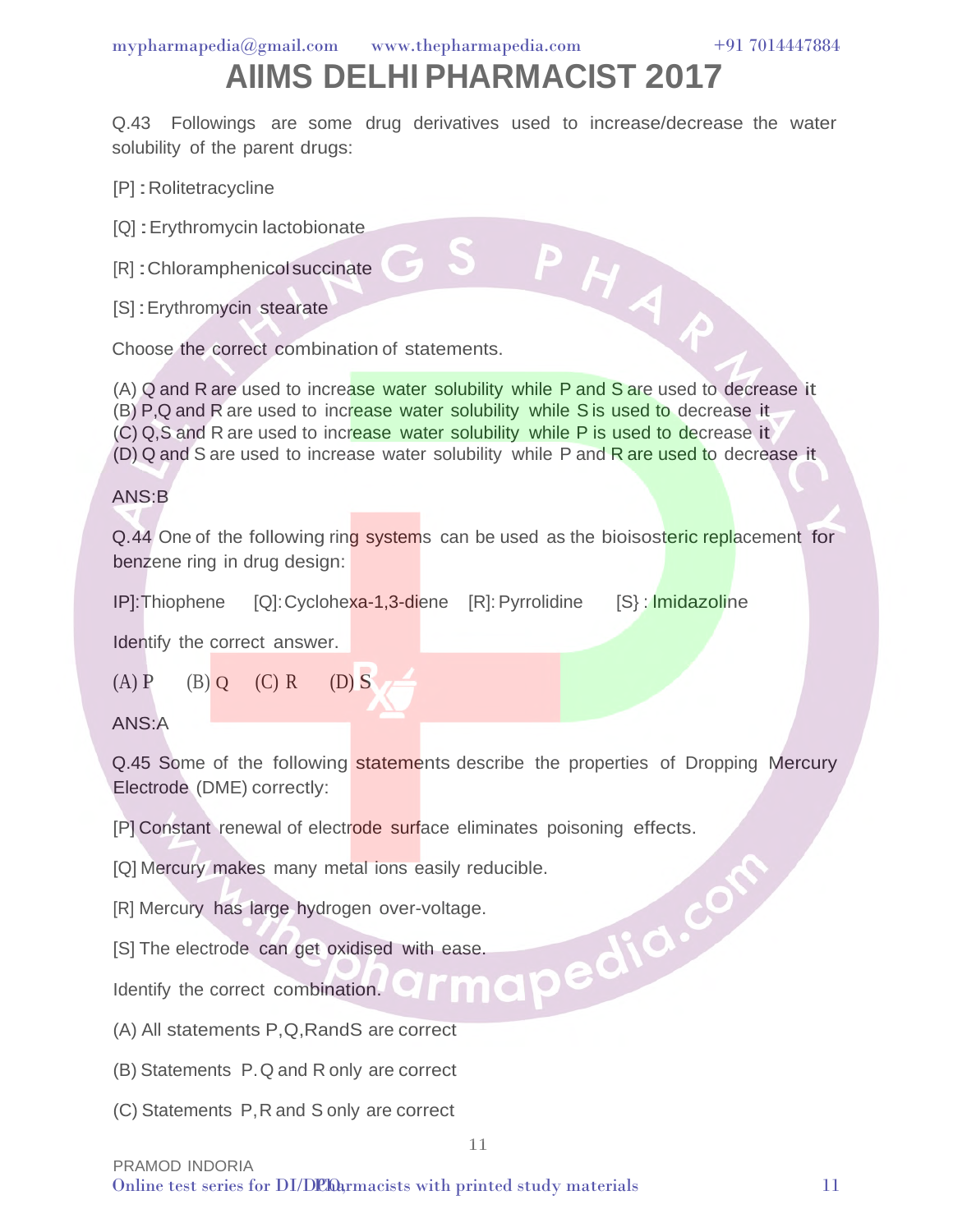

PHAP1

### **AIIMS DELHI PHARMACIST 2017**

(D) Statements P, Q and S only are correct

ANS:A

Q.46 Penicillin ring system is derived from two of the following amino acids:

[P] : Alanine and methionine

[Q] : Cysteine and valine

[R] : Glycine and cysteine

[S] : Methionine and leucine

Choose the correct pair. (A) P (B) Q (C) R (D) S

ANS:B

Q.47 Some statements are given for clavulanic acid, sulbactam and tazobactam: [P] : All three lack the 6-acylamino side chain [Q]:All are potent inhibitors of the enzyme P-lactamase [R] : All are prodrugs of penicillin [S] : All have weak antibacterial activity Choose the correct combination of statements.

- (A) P,Q and R are true while S is false
- (B) Q,R and S are true while P is false
- (C) P,R and S are true while Q is false
- (D) P,Q and S are true while R is false

ANS:D

Q.48 Which detector is used in gas chromatography for halogen containing compounds specifically?

12

- (A) Katharometer
- (B) Electron capture detector
- (C) Flame ionization detector
- (D) Thermal conductivity detector

ANS:B

- Q.49 Precessional frequency of a nucleus depends on the followings:
- [P] :Quantum of externally applied magnetic field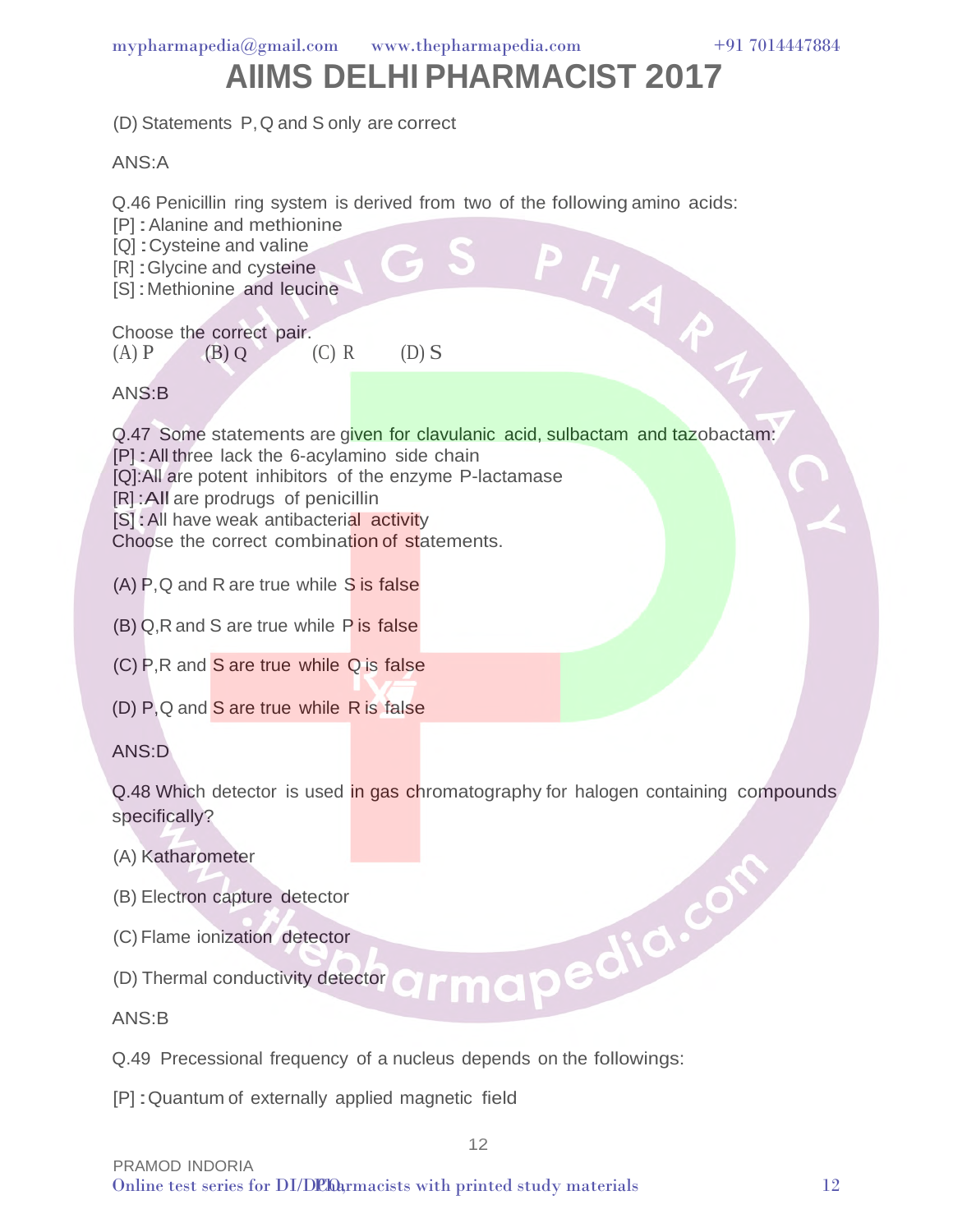[Q] : Quantum of electron density present around the nucleus

[R] :Frequency of applied electromagnetic radiations

[S] : Electronegativity of the element

Choose the correct combination of statements.

(A) P & Q are true (B) P & R are true

(C) Q & Rare true ( D) P & S are true

ANS:A

[S] : Erec.<br>
Choose the correct compute.<br>
(A) P & Q are true (B) P & R are true<br>
(C) Q & R are true (D) P & S are true<br>
ANS: A<br>
Q.SO Some statements are given about disodium edetate:

[P] :Disodium edetate is a bidentate ligand

[Q] : Disodium edetate is a complexing agent but not a chelating agent

[R] : Disodium edetate can be used for the assay of lithium carbonate

[S] : Disodium edetate can be used for the assay of zinc sulphate

Choose the correct answer.

(A) Q,R & S are true (B) Q & S are true

(C) S only is true

(D) P,Q, R & S all are true

ANS:C

Q.51 Which one of the following amino acids is the most effective contributor of protein buffer?

13

(A) Alanine {B) Glycine (C) Histidine (D) Arginine

ANS:C

Q.52 Study the following statements on alkylating agents as antineoplastics:

[P] :They get converted to aziridinium ions and bind to 7th position -N atom of

guanine of DNA base pairs

[Q] :Nitrogen mustards and Sulfur mustards belong to this class of drugs

[R] :They inhibit dihydrofolate reductase enzyme thereby inhibiting DNA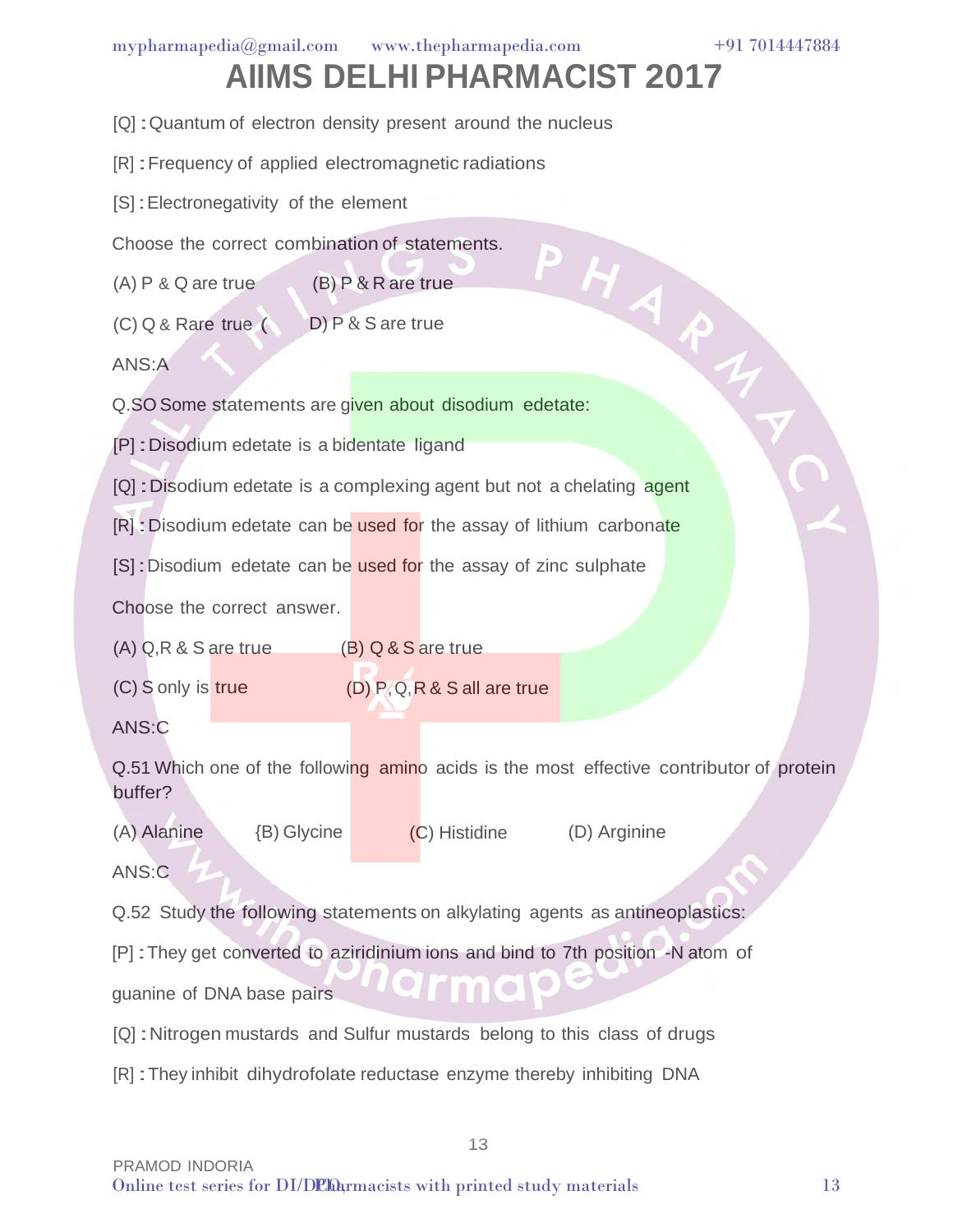### **AIIMS DELHI PHARMACIST 2017**

#### synthesis

[S] : They chelate electropositive atoms present in tHE DNA thereby inhibiting DNA uncoiling

Choose the correct combination of statements.

- (A) P and Q are correct (B) R and S are correct (A) P and Q are correct<br>
(C) P and S are correct<br>
ANS:A<br>
Q.53 Following are some statements about Captopril:<br>
[P] : It is a prototype molecule in the design of ACE inhibitors
- (C) P and S are correct {D) Q and R are correct

ANS:A

- Q.53 Following are some statements about Captopril:
- 
- [Q] :It contains a sulphonyl group in its structure
- [R] : It has a proline moiety in its structure
- [S] : It has an ester linkage

Choose the correct combination of statements.

- (A) P & Q are true while R & S are false
- (B) Q & R are true while P & S are false
- (C) P & R are true while Q & S are false
- (D) R & S are true while P & Q are false

ANS:C

Q.54 Cetirizine as an antihistaminic agent has a low sedative potential due to one of the following reasons. Identify that.

- (A) It has a chiral center
- (B) It has high log P value
- (C) It has high polarity

(D) It has low molecular weight

ANS:C

Q.55 Titanium dioxide is used in sun screen products as a topical protective.The topical protective

effect of titanium dioxide is arising due to one of the following properties. Identify that.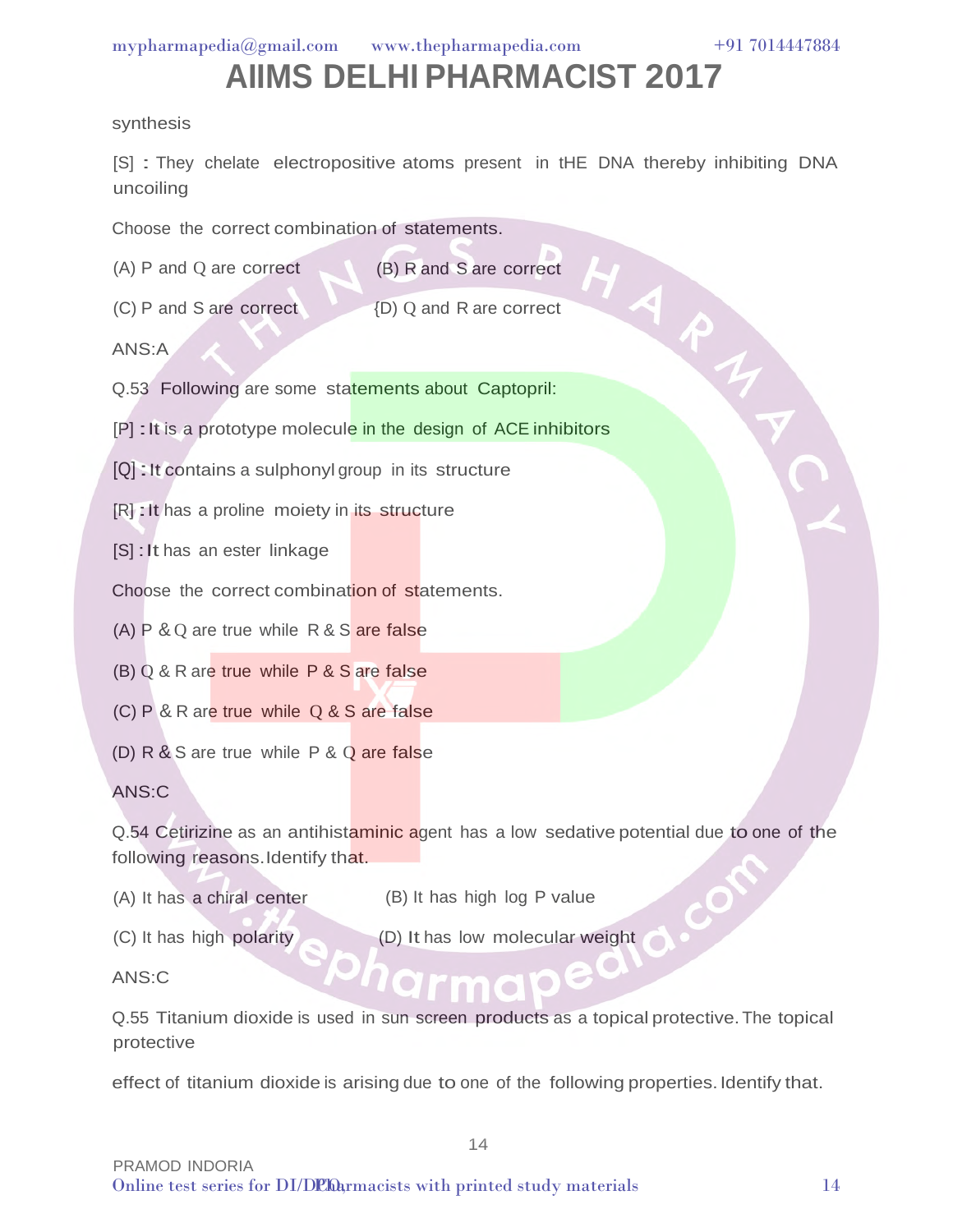### **AIIMS DELHI PHARMACIST 2017**

(A) It has a high bulk density (B) It has a high LTV absorptivity

(C) It has a low water solubility (D) It has a high refractive index

ANS:D

Q.56 Parachor and Molar refraction can be categorized under one of the following properties. Identify that. (A) Additive properties

(C) Colligative properties

(B) Constitutive properties

(D) Additive and constitutive property

ANS:D

Q.57 Rast's camphor method is used for determination of molecular weight of solutes which are soluble in molten camphor. The basic principle of the method is dependent on one of the following properties. Identify that.

(A) Elevation of freezing point of camphor by the solute

(B) Lowering of vapour pressure of camphor by the solute

(C) Lowering of freezing point of camphor by the solute

(D) Elevation of boiling point of camphor by the solute

ANS:C

Q.58 In polarography, when the limiting current is achieved, one of the following processes takes place.Choose that.

(A) The rate of electron transfer just matches the rate of mass transfer

(B) The rate of electron transfer is slower than the rate of mass transfer

(C) The rate of electron transfer becomes independent of the rate of mass transfer

(D) The rate of electron transfer far exceeds the rate of mass transfer

ANS:D

Q.59 Starch-iodide paste/paper is used as an external indicator in one of the following titrations. arm

15

Identify that.

(A) lodometric titration of copper sulphate using sodium thiosulphate as titrant

(B) lodimetric titration of ascorbic acid using iodine solution as titrant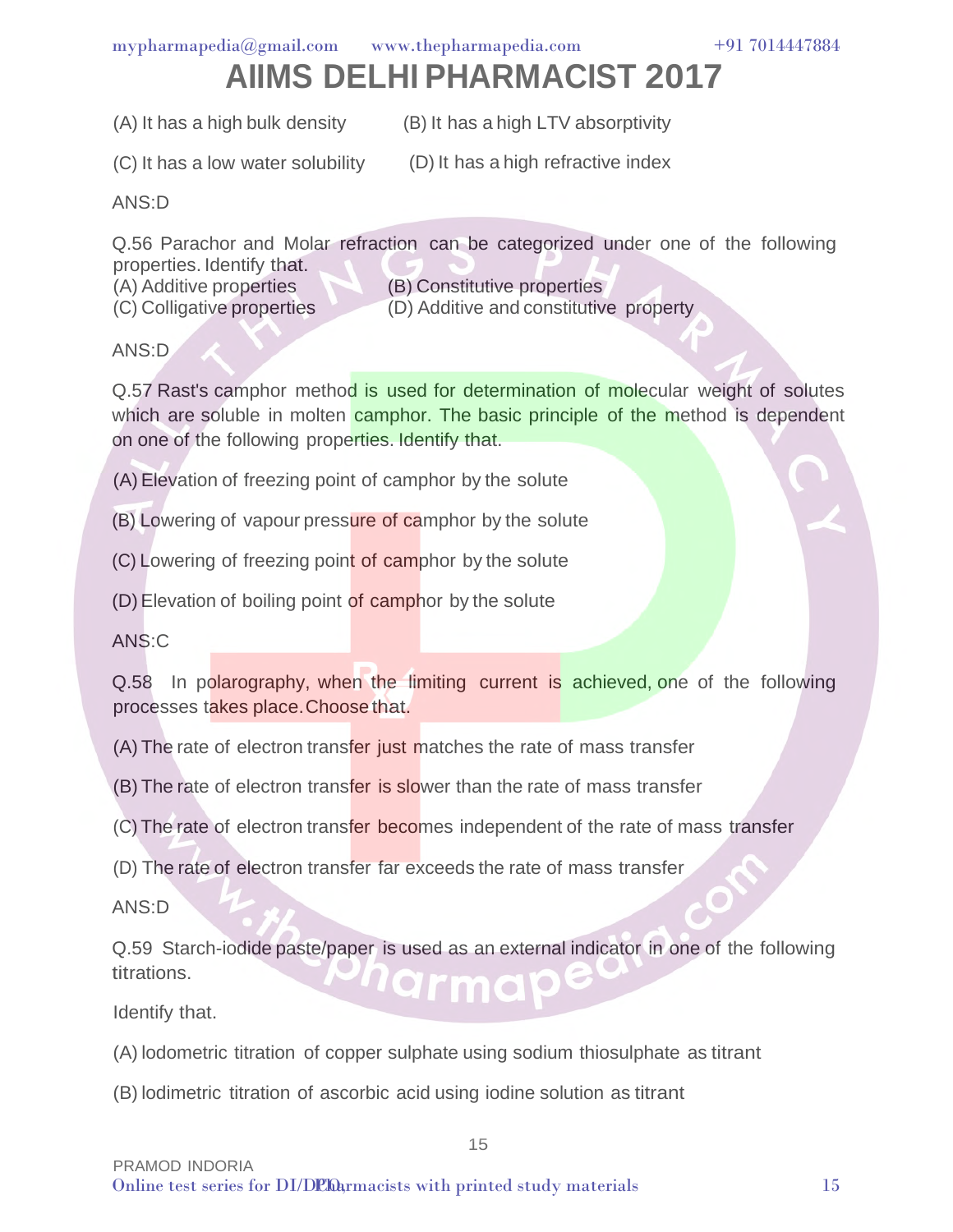## **AIIMS DELHI PHARMACIST 2017**

(C) Diazotisation titration of sulphadiazine using sodium nitrite as titrant

(D) Potassium dichromate titration using sodium thiosulphate as titrant

ANS:C

Q.60 For a dye to be used as metal indicator in complexometric titrations, some of the dye properties are listed below:

[P] :The dye should have distinct colour than the dye-metalcomplex

[Q]:The dye-metalcomplex should have a higher stability than the metal-chelate (titrant) complex

[R] : The dye should be capable of complexing with the metalions

Choose the correct combination of statements for the dye to be used as an indicator in complexometric titrations.

(A) P & Q are correct while R is not

 $(B)$  Q & R are correct while P is not

(C) P & R are correct while Q is not

(D) P,  $0 & R$  all are correct

ANS:C

Q.61 In amperometry, rotating platinum electrode (RPE) is used as indicating electrode. It has certain advantages as well as disadvantages. Read the following statements about the use of rotating platinum electrode in amperometry:

[P] : It causes large diffusion current due to rotation resulting in greater mass transfer

[Q] : It causes greatly reduced residual current due to lack of condenser effect

[R]: It has a low hydrogen over potential

Choose the correct combination of statements.

(A) P,Q & R are all advantages of using RPE in amperometry

(B) P & R are advantages of RPE while Q is a disadvantage

(C) Q & R are advantages of RPE while P is a disadvantage

(D) P & Q are advantages of RPE while R is a disadvantage

ANS:D

Q.62 There are some statements related to the protein binding of drugs as given below:

16

a.com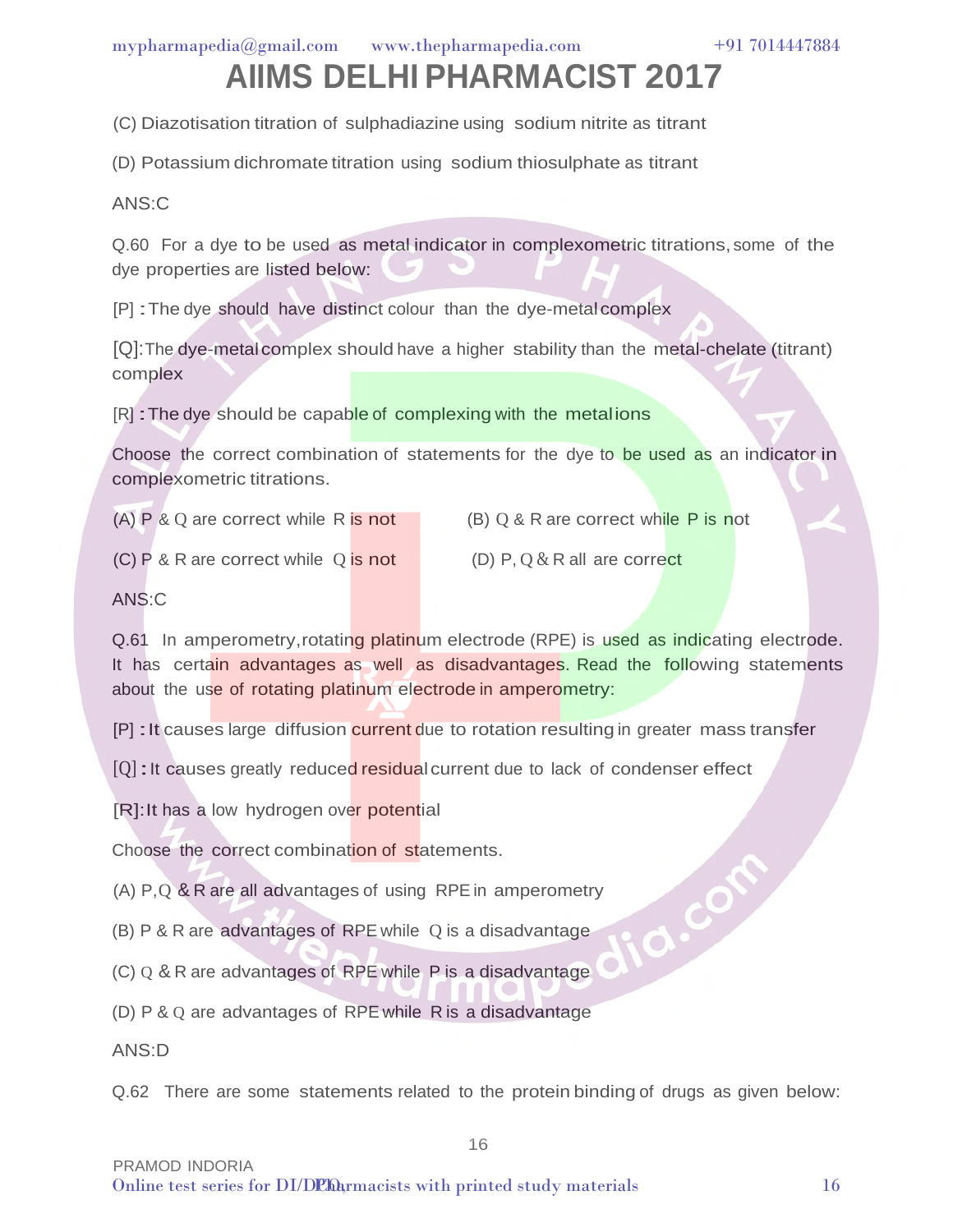APA

## **AIIMS DELHI PHARMACIST 2017**

- [P] :Protein binding decreases the free drug concentration in the system.
- [Q]: Protein binding to plasma albumin is an irreversible process.
- [R] : Drugs with a low lipophilicity have a high degree of protein binding.
- [S] : Protein binding of one drug can be affected by the presence of other drug.

Choose the correct combination of statements.

- (A) P & Q are true while R & S are false
- (B) Q & R are true while P & S are false

(C) R  $&$  S are true while P  $&$  Q are false

(D) P  $&$  S are true while Q  $&$  R are false

#### Ans:D

Q.63 Based on Henderson-Hasselbalch equation, at what pH value a weak acid would be 99.9% ionized?

(A) At pH equivalent to pka  $+3$ 

- (B) At pH equivalent to  $pka 3$
- (C) At pH equivalent to pka 1
- (D) At pH equivalent to pka + 1

 $\bigcirc$ 

ANS:A

Q.64 Which one of the followings is NOT used in preparation of baby powders? (A) Stearic acid (B) Boric acid (C) Kaolin (D) Calcium carbonate

ANS-B

Q.65 According to Kozeny Carmen equation a 10% change in porosity can produce: (A) Two fold change in viscosity (B) Five fold change in viscosity (C) Three fold change in viscosity (D) None of the above

ANS-C

Q.66 Containers used for aerosols should withstand a pressure of:

(A) 130-150 Psig at 130 °F (B) 140-180 Psig at 130 °F

(C) 140-170 Psig at 120 oF (D) 120-140 Psig at 120 oF

ANS:B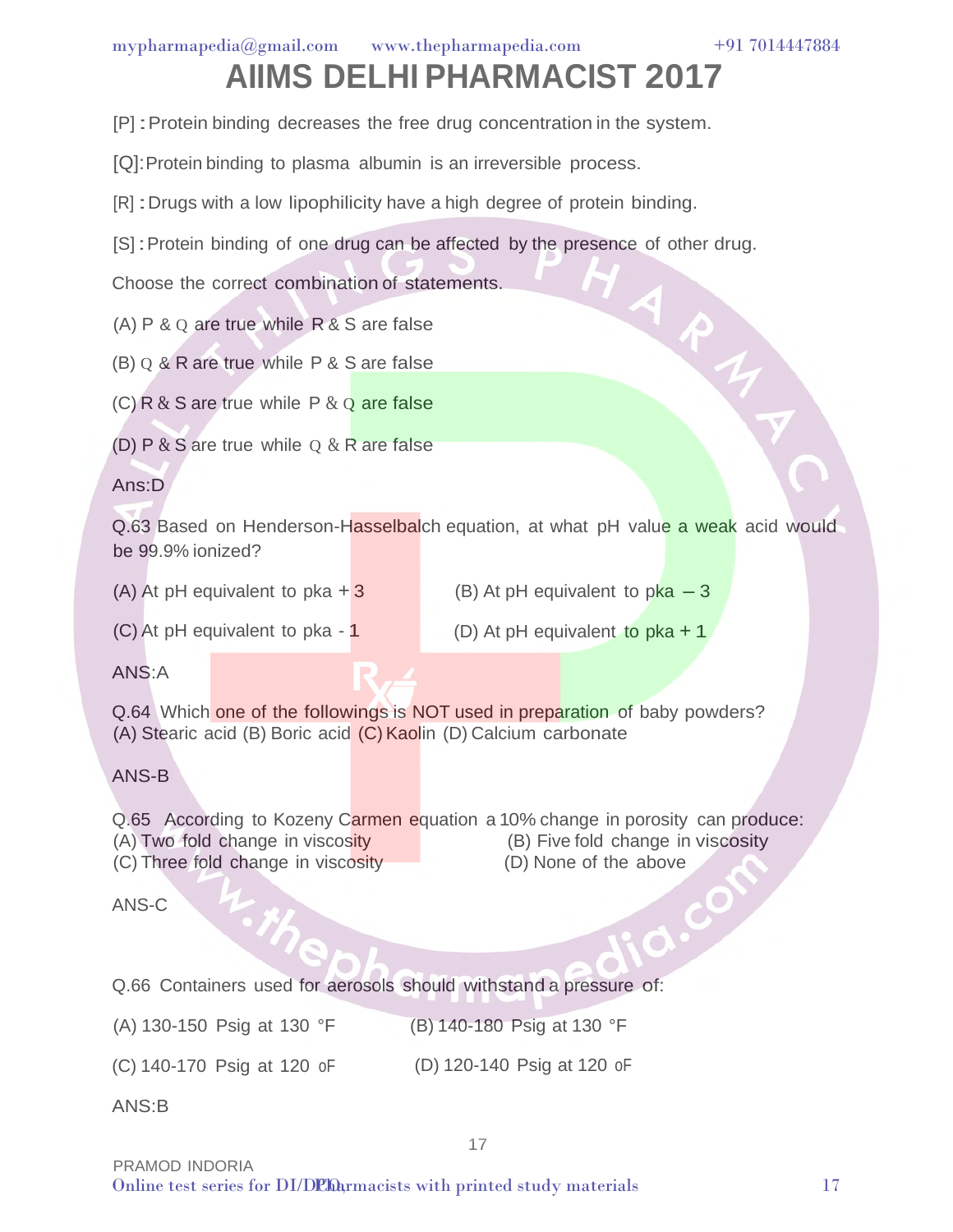### **AIIMS DELHI PHARMACIST 2017**

Q.67 Study the following two statements:

[X] : If the gas is cooled below its critical temperature, less pressure is required to liquefy it.

[Y] : At critical temperature and critical pressure, the liquid will have highest vapor pressure.

Choose the correct combination of statements.

(A) Both X and Y are correct

(B) X is incorrect andY is correct

(C) X is correct and Y is incorrect

(D) Both X and Yare incorrect

ANS:A

Q.68 Determine the correctness or otherwise of the following Assertion [a] and the Reason [r]:

Assertion [a]: For an API of approximately same particle size, the angle of repose will increase with departure from spherical shape.

Reason[r] : Angle of repose is a function of surface roughness and particle size. With

constant particle size, increase in roughness increases angle of repose.

(A) Although [a] is true but [r] is false

- (B) Both [a] and [rj are false
- (C) Both fa] and [rj are true and [r] is the correct reason for [a]
- (D) Both [a] and [r] are true but [r] is NOT the correct reason for [a]

 $\bullet$   $\bullet$ 

ANS:C

Q.69 Choose the correct formula for the calculation of the retail price of a formulation, given by the Govt, of India.

18

 $\mathcal{O}$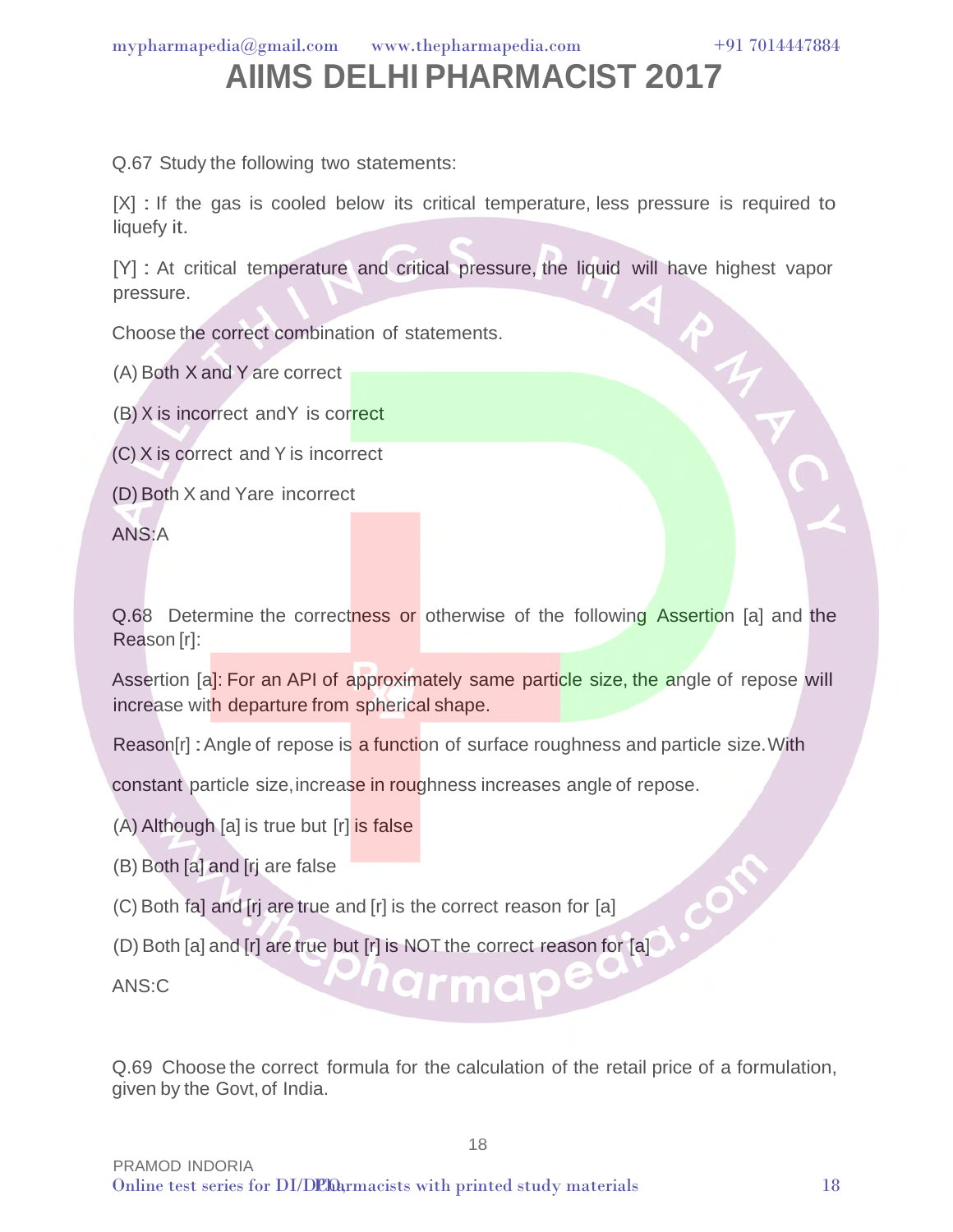$(A)$  R.P. = (M.C. + E.D. + P.M. + P.C.) x (1 + MAPE/100) + C.C. (B) R.P. = (M.C. + C.C.+P.M.+ P.C.) x (1 + MAPE/100) + E.D.  $(C)$  R.P. = (M.C. + C.C. + E.D. + P.C.) x (1 + MAPE/100} + P.M. (D) R.P. = (M.C,+ C.C.+P.M.+ E.D.) x (1 + MAPE/100) + P.C,

ANS:B

Q.70 Which one of the following statements is FALSE about Interferons?

(A) Interferons are cellular glycoproteins produced by virus infected cell

(B) Interferons have no effects on extracellular virus

(C) Interferons are virus specific agents that can interfere either with DNA or RNA virus

(D) They are produced as potent broad spectrum antiviral agents

AND:C

Q.71 Which one of the following statements is NOT true for stainless steel 316?

(A) It is also called inox steel

(B) It contains 10.5- 11% chromium

(C) Due to the presence of chromium it exhibits passivation phenomenon

(D) It is not affected by acids

ANS:D

Q.72 Precise control of flow is obtained by which one of the followings?

(A) Needle valve (B) Butterfly valve (C) Gate valve (D) Globe valve

ANS:A

Q.73 Heat sensitive materials like fruit juice are evaporated in which one of the followings?

19

(A) Long tube vertical evaporator

(B) Calandria type evaporator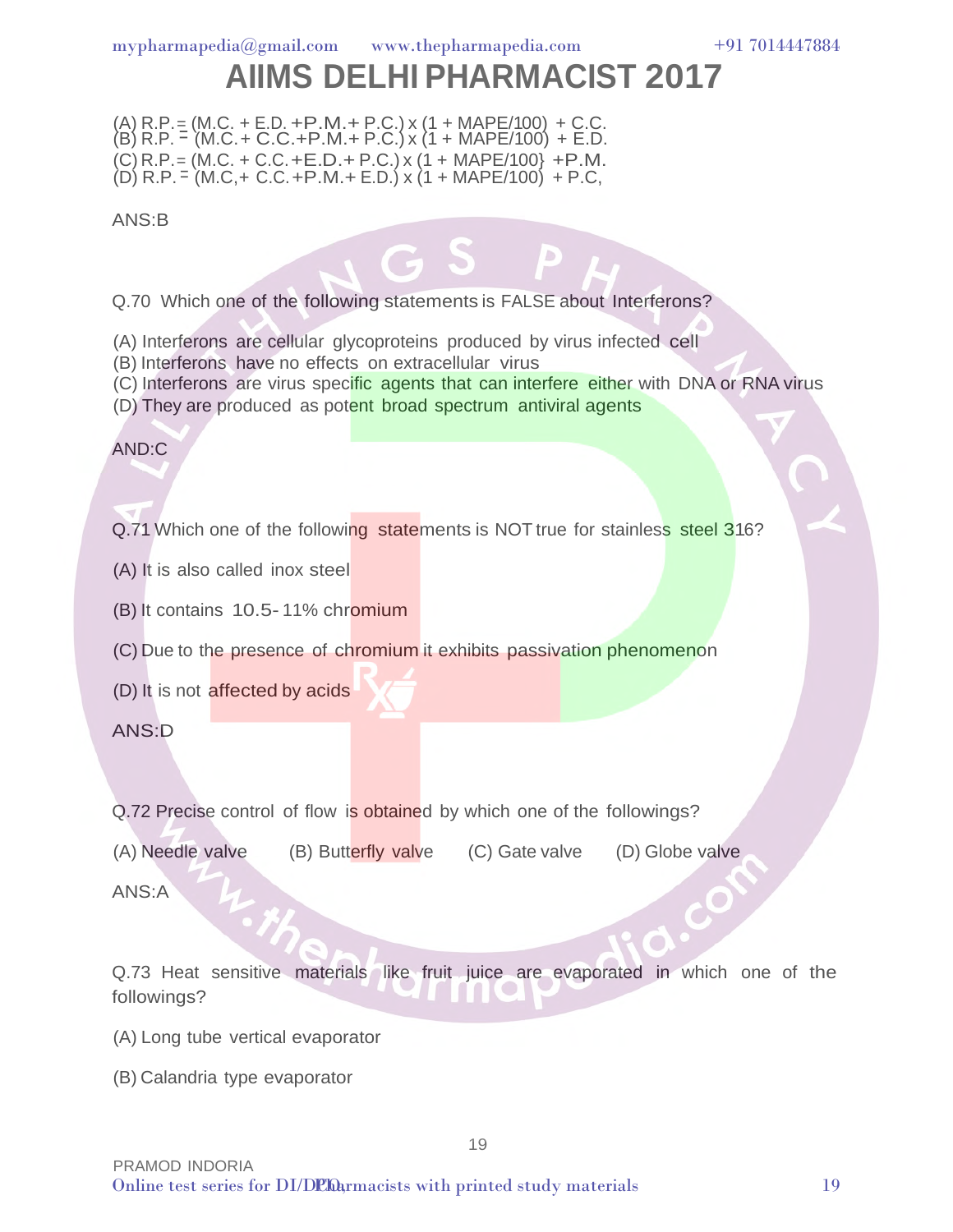#### **AIIMS DELHI PHARMACIST 2017**

(C) Falling film type evaporator

(D) Forced circulation type evaporator

ANS:C

Q. 74 Which of the following conditions favor formation of large crystals?

(A) High degree of supersaturation (B) Low nucleation rate

(C) High magma density (D) Rapid cooling of magma

ANS:B

Q.75 Which one of the following properties is characteristic of microemulsions?

(A) These are transparent systems with droplet size less than 1 MICRO METER

(B) These are transparent systems with droplet size less than 10 MICRO METER

(C) These are non-transparent systems with droplet size less than 1 MICRO METER

(D) These are transparent systems with droplet size less than MICRO METER

ANS:A

Q.76 At equal concentrations which one of the following mucilages will possess maximum

viscosity?

(A) Maize starch

(B) Rice starch (C) Wheat starch (D) Potato starch

ANS:D

Q.77 The integrity of seals in case of vials and bottles is determined by some tests. Some of them are given below:

20

[P]:Leaker's test

[Q]:Water hammer test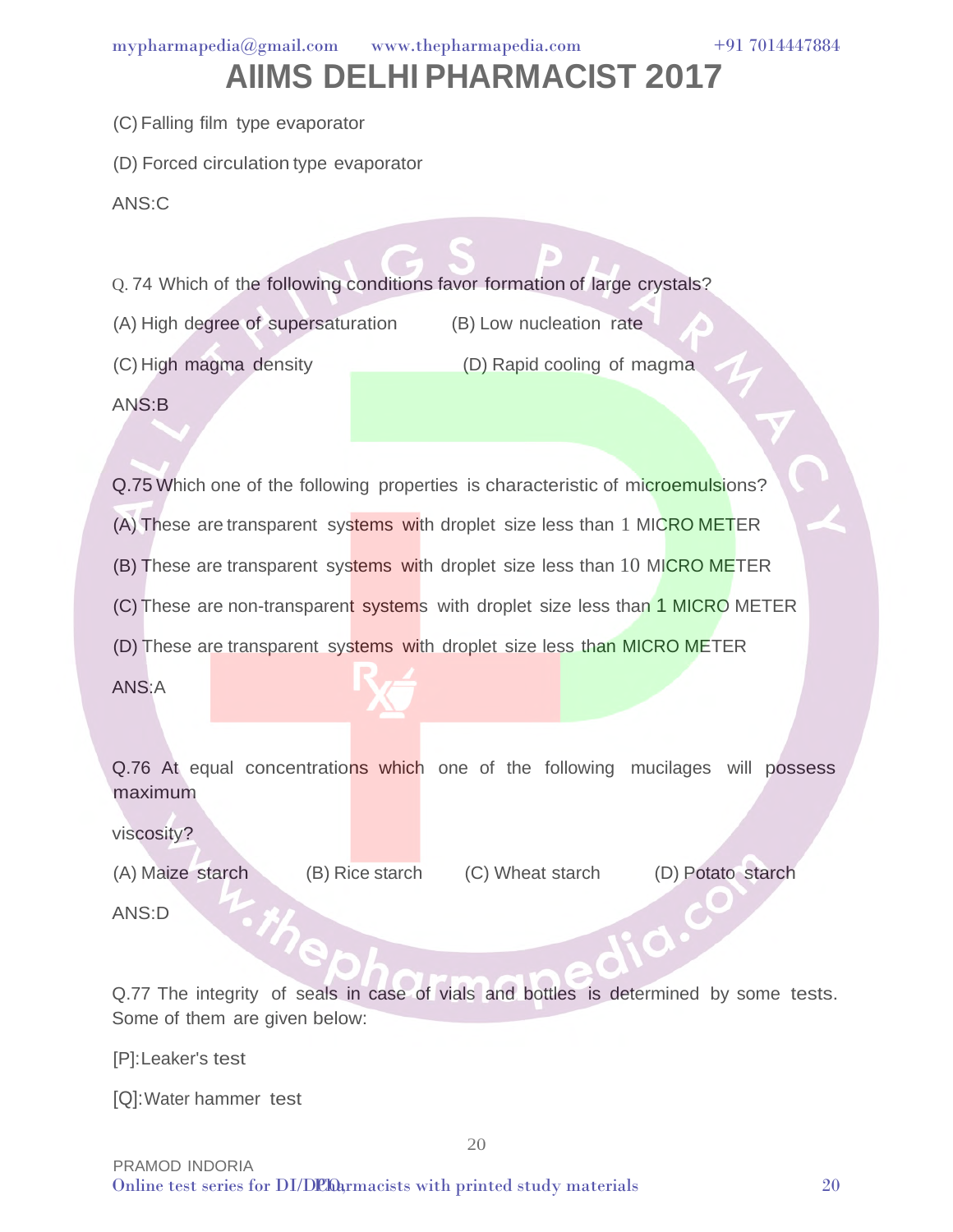#### **AIIMS DELHI PHARMACIST 2017**

| [R]: Spark tester probe                            |                                                                                                                                                                                                                                                                                                                                                                          |  |                                                |  |  |  |
|----------------------------------------------------|--------------------------------------------------------------------------------------------------------------------------------------------------------------------------------------------------------------------------------------------------------------------------------------------------------------------------------------------------------------------------|--|------------------------------------------------|--|--|--|
|                                                    | Choose the correct answer.                                                                                                                                                                                                                                                                                                                                               |  |                                                |  |  |  |
| $(A)$ p & Q $(B)$ Q&R                              |                                                                                                                                                                                                                                                                                                                                                                          |  | $(C)$ P&R $(D)$ P, Q & R all                   |  |  |  |
| ANS:D                                              |                                                                                                                                                                                                                                                                                                                                                                          |  |                                                |  |  |  |
| adsorption                                         | Q.78 Read the following statements:<br>[P] : The surface area measurement using BET approach utilizes argon gas for<br>[Q]: Full form of BET is Brunauer, Emmett and Teller                                                                                                                                                                                              |  |                                                |  |  |  |
| ANS-C                                              | Choose the correct answer.<br>(A) P & Q both are correct<br>(B) P is correct but Q is incorrect<br>(C) Q is correct but P is incorrect<br>(D) Both P & Q are incorrect                                                                                                                                                                                                   |  |                                                |  |  |  |
| (A) Solvation forces<br>ANS-C (MINOR TEST)         | Q.79 Based on the DLVO theory of force of interaction between colloidal particles,<br>which one of the followings lead to attractive interaction between two particles?<br>(C) van der Waals forces                                                                                                                                                                      |  | (b). Electrostatic forces<br>(B) Steric forces |  |  |  |
| solvent                                            | Q.BO Read the following statements with regard to viscosity of a polymer solution:<br>[P]: Specific viscosity of a polymer solution is obtained as relative viscosity+1<br>[Q]:Relative viscosity is the ratio of the viscosity of the solution to the viscosity of pure<br>[R]: Kinematic viscosity is defined as the viscosity of the liquid at a definite temperature |  |                                                |  |  |  |
|                                                    | [S] : The unit for kinematic viscosity is poise or dyne sec cm"2 Indicate the correct<br>combination of statements.                                                                                                                                                                                                                                                      |  |                                                |  |  |  |
| napedia<br>(A) P & S are correct but Q&R are wrong |                                                                                                                                                                                                                                                                                                                                                                          |  |                                                |  |  |  |
|                                                    | (B) Q & R are correct but P & S are wrong                                                                                                                                                                                                                                                                                                                                |  |                                                |  |  |  |
|                                                    | (C) P & Q are correct but R & S are wrong                                                                                                                                                                                                                                                                                                                                |  |                                                |  |  |  |
|                                                    | (D) R & S are correct but P & Q are wrong                                                                                                                                                                                                                                                                                                                                |  |                                                |  |  |  |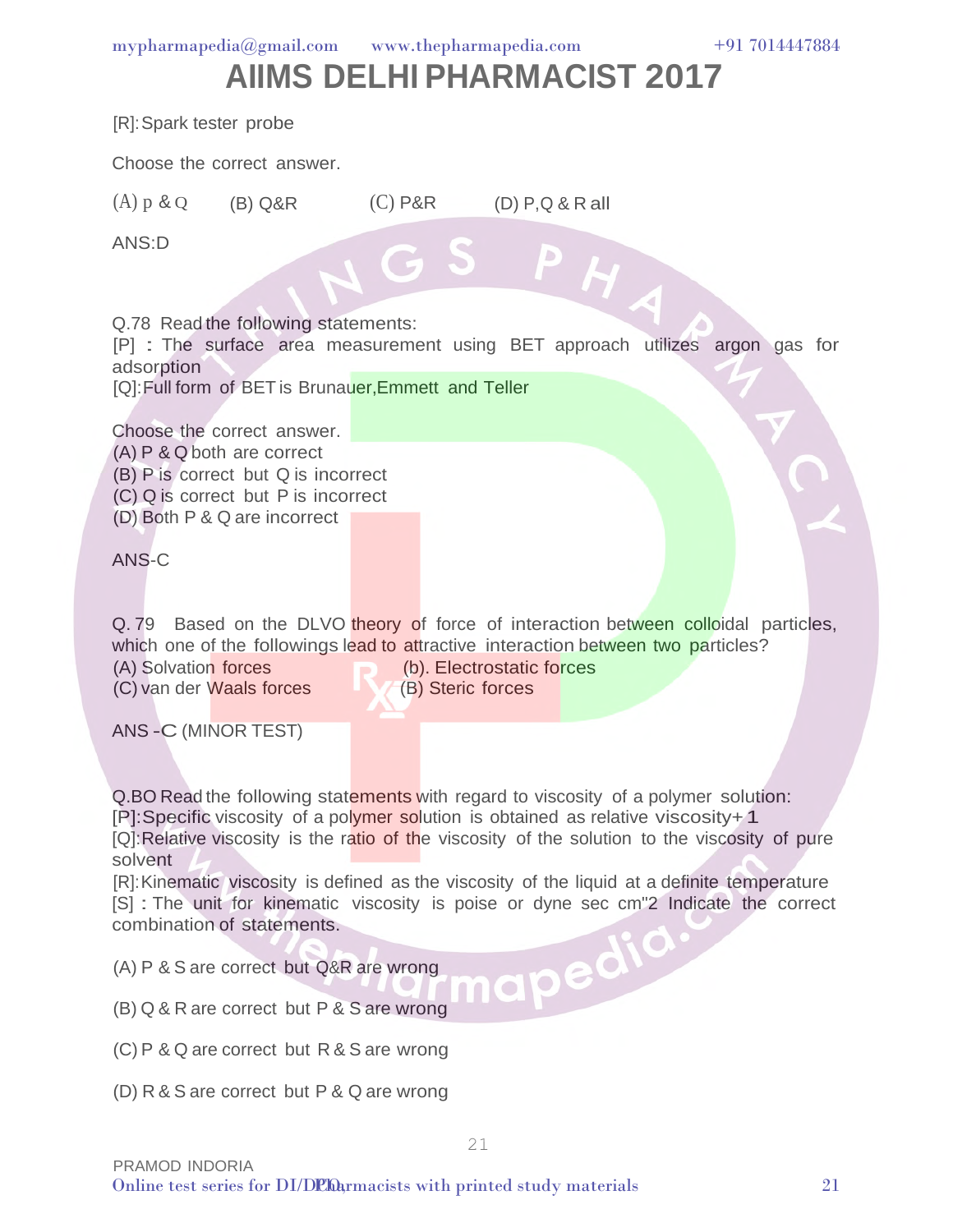#### **AIIMS DELHI PHARMACIST 2017**

#### ANS:B

Q.81 What negative adsorption would do?

- (A) Decrease the surface free energy as well as the surface tension
- (B) Increase the surface free energy as well as the surface tension
- (C) Decrease the surface free energy but increase the surface tension
- (D) Increase the surface free energy but decrease the surface tension

ANS-B

Q.82 Two statements are given regarding the uniformity of dispersion test (LP.):

[P]: It is evaluated using 6 tablets and 500 mwater

[Q]: It involves measuring the dispersion time of each tablet

Choose the correct set of statements.

- (A) Pis correct while Q is incorrect
- (B) P & Q both are correct
- (C) P is incorrect while Q is correct
- (p) Both P & Q are incorrect

ANS-D

- Q.83 Read the following statements:
- [P] :Caramelization occurs in acidic conditions ER] : Caramel is optically inactive glucose<br>
(R] : Caramel is obtained by burning of glucose<br>
(S] : Caramel is obtained by degradation of fructose
- [Q]:Caramel is optically inactive glucose
- [R] :Caramel is obtained by burning of glucose
- 

Choose the right combination of statements.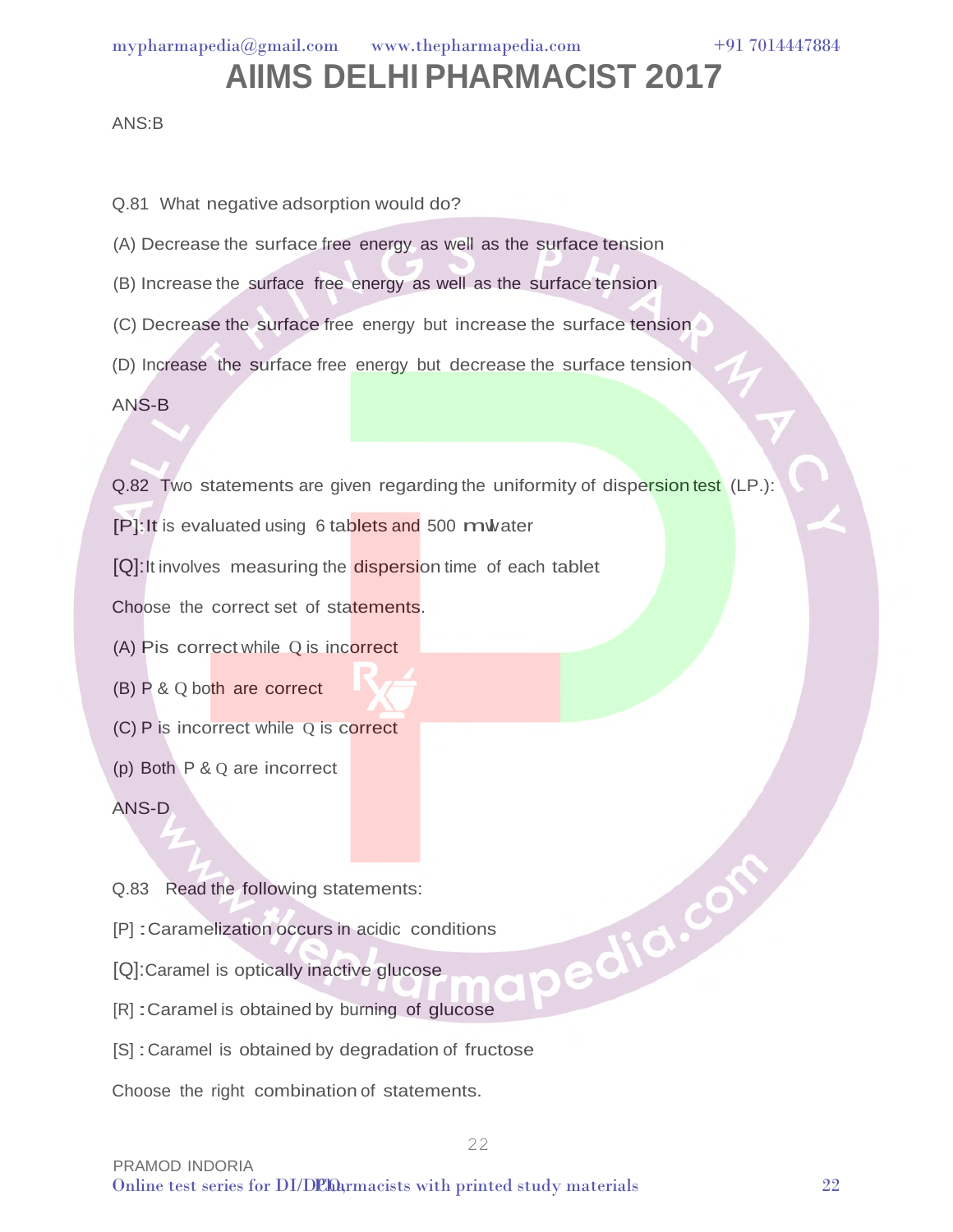- (A) P & Q are true but R & S are false
- (B)  $P$  & S are true but  $Q$  & R are false
- (C) Q & R are true but P & S are false
- (D) R & S are true but P & Q are false

ANS:B

Q.84 Find the process by which the conversion of sulfasalazine to sulfapyidine and 5 amino salicylic acid takes place in the colon?

PHA

(A) Hydrolysis (B) Deamination (C) Acetylation (D) Azoreduction

ANS:D

Q.85 How much quantity (in grams) of sodium chloride is needed to make 30 ml of a 2% isotonic drug sodium chloride equivalent 0.20) solution?

(A) 0.60 B) 0.27 (C) 0.15 (D) 0.12

ANS:C

Q.86 Read the following statements about Iyophilization:

[P] : Lyophilization cannot be done in final containers like multiple dose containers.

[Q]: Lyophilized product needs special methods for reconstitution.

[R] : Lyophilization causes protein denaturation in tissues.

[S] : Lyophilization is suitable for drying the thermolabile products.

Choose the correct combination of statements.

- (A) P is true and Q, R  $&$  S are false (B) Q is true and  $P, R & S$  are false
- (C) R is true and P, Q  $&$  S are false (D) S is true and P,Q & R are false

23

ANS:D

 $\bigcirc$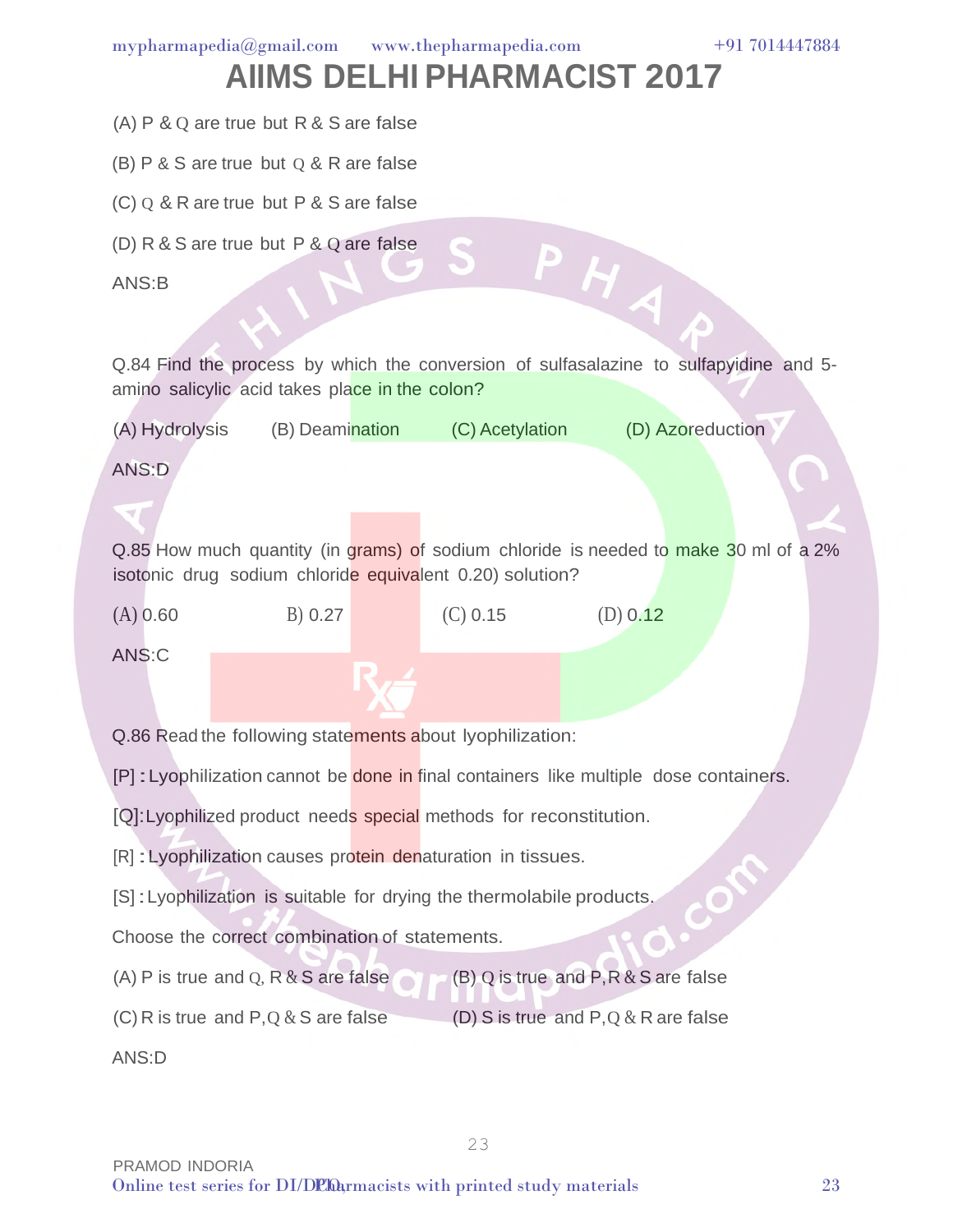# **AIIMS DELHI PHARMACIST 2017**

Q.87 A sample of paracetamol tablets claims to contain 500 mg of paracetamol. But,on analysis by Govt. Analyst, it was found to contain 200 mg. As per Drugs and Cosmetics Act,1940, this product would be categorized as what?

| (A) Misbranded drug (B) Adulterated drug                                                                                                              |  |  |  |  |
|-------------------------------------------------------------------------------------------------------------------------------------------------------|--|--|--|--|
| (D) Unethical drug<br>(C) Spurious drug                                                                                                               |  |  |  |  |
| PHA<br>ANS:A                                                                                                                                          |  |  |  |  |
|                                                                                                                                                       |  |  |  |  |
| Q.BB Use of which of the following artificial sweeteners is permitted in various dosage<br>forms of Ayurveda, Siddha and Unani proprietary medicines? |  |  |  |  |
| (A) Sucralose (B) Aspartame (C) Saccharin (D) All of them                                                                                             |  |  |  |  |
| ANS:D                                                                                                                                                 |  |  |  |  |
|                                                                                                                                                       |  |  |  |  |
| Q.89 Arrange the following fatty acids in decreasing order of their unsaturation (highest<br>to lowest):                                              |  |  |  |  |
|                                                                                                                                                       |  |  |  |  |
| (A) $P > Q > R > S$ (B) $S > R > P > Q$ (C) $R > S > Q > P$ (D) $Q > P > R > S$                                                                       |  |  |  |  |
| ANS.C                                                                                                                                                 |  |  |  |  |
|                                                                                                                                                       |  |  |  |  |
| Q.90 Which of the following mechanisms is NOT related to platelet aggregation<br>inhibitory action?                                                   |  |  |  |  |
| (A) ADP receptor antagonism                                                                                                                           |  |  |  |  |
| (B) Glycoprotein lib/lila receptor antagonism                                                                                                         |  |  |  |  |
| (C) Phosphodiesterase inhibition                                                                                                                      |  |  |  |  |
| larmapedia.co<br>(D) Prostacyclin inhibition                                                                                                          |  |  |  |  |
| ANS.D                                                                                                                                                 |  |  |  |  |

Q.91 Which of the following parameters from plasma concentration time profile study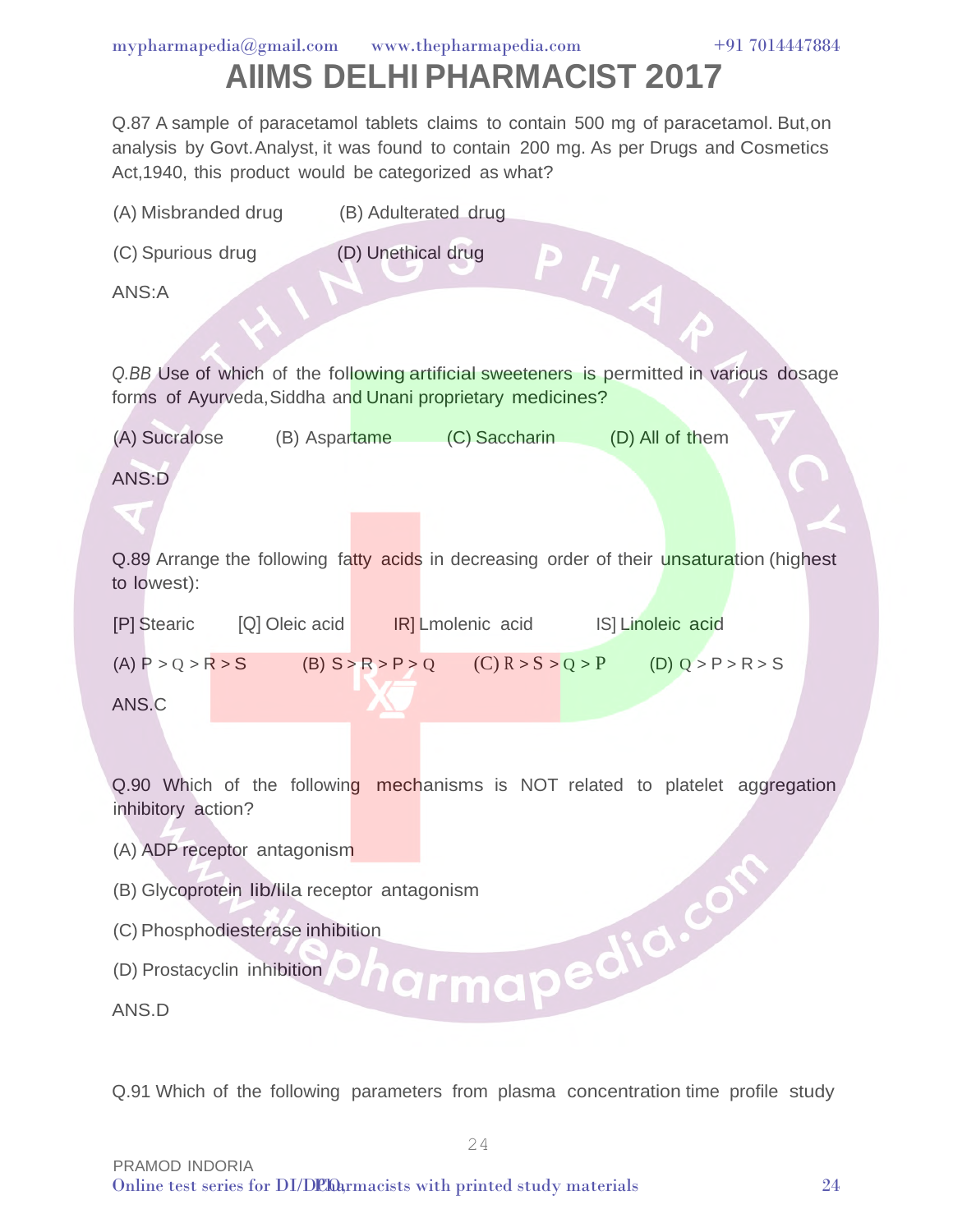#### **AIIMS DELHI PHARMACIST 2017**  $m$ ypharmapedia $@g$ mail.com www.thepharmapedia.com

gives indication of the rate of drug absorption?

(A) Cmax (B) Tmax (C) AUC (D)  $t!/2$ 

Ans.B (MAJOR TEST)

Q.92.If Cis the concentration of dissolved drug and Cs is the saturation concentration. In which case the sink conditions are said to be maintained?

- $(A)$  C < 20% of Cs
- (B)  $C > 20\%$  of Cs
- (C) C < 10% of Cs
- (D)  $C > 10\%$  of  $Cs$

ANS.C

Q.93 Study the following two statements and choose the correct answer: [P] Antibodies are serum proteins providing immunity. [Q] lgG provides immunity to new born babies while IgM is the first generated antibody. (A) P is correct and Q is incorrect (B) P is incorrect and Q is correct (C) Both P and Q are correct (D) Both P and Q are incorrect ANS.C

Q.94 Which of the following statements is INCORRECT?

(A) Chick Martin test uses organic matter in media

- 
- (B) The organism in Rideai-Walker test is S. typhi<br>
(C) Rideai-Walker test uses organic matter in media<br>
(D) The organism in Chick Martin test is S. typhi<br>
Ans. C (C) Rideai-Walker test uses organic matter in media
- (D) The organism in Chick Martin test is S.typhi

Ans.C

Q.95 Which of the following forces contribute to stability of charge-transfer complexes?

(A) Resonance forces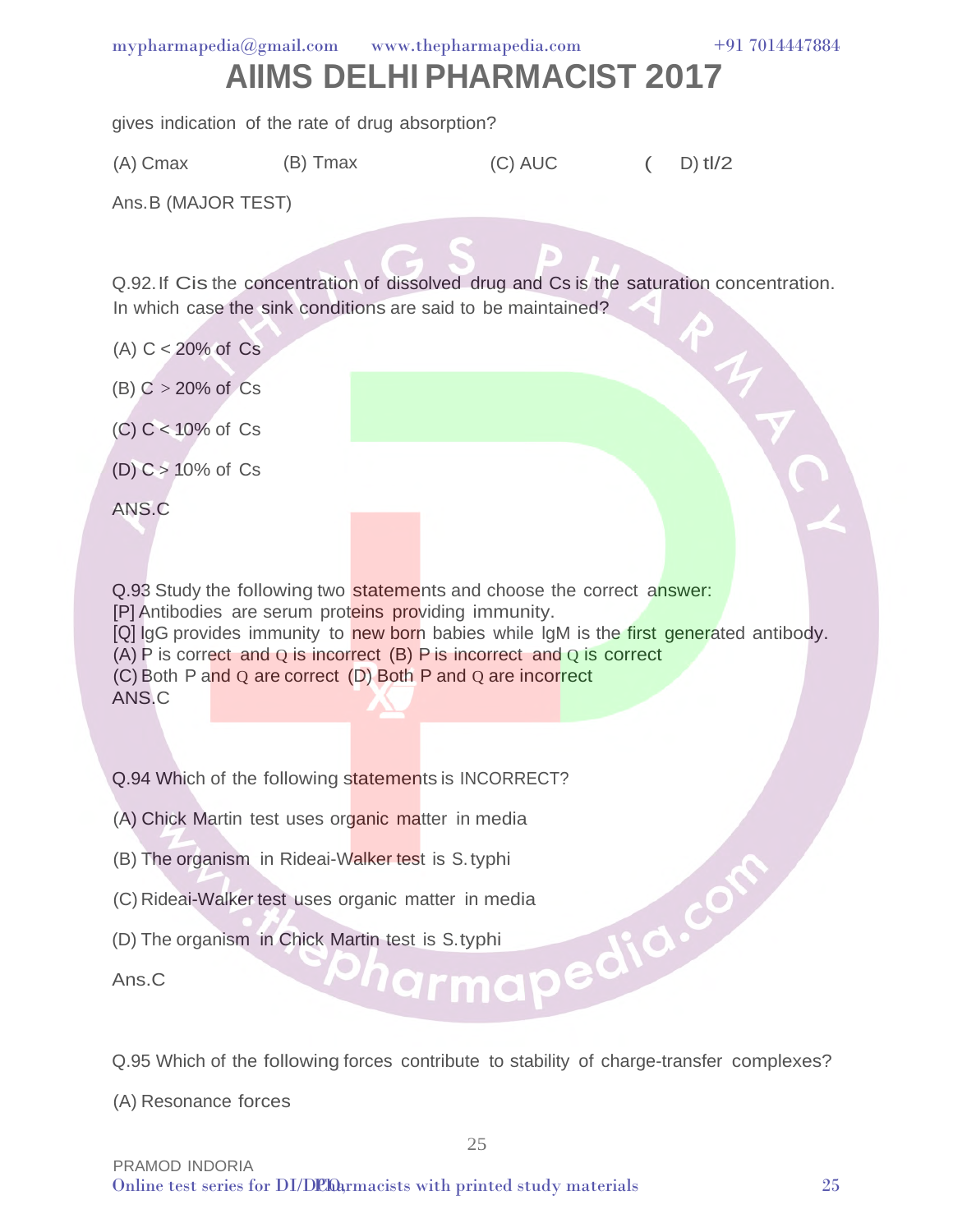#### **AIIMS DELHI PHARMACIST 2017**

- (B) Resonance and London dispersion forces
- (C) Dipole-dipole interactions and London dispersion forces
- (D) Resonance forces and dipole-dipole interactions
- ANS.D

Q.96 Which of the following isotherms are produced when the heat of condensation of successive layers is more than the heat of adsorption of first layer?

(A} Type Ill and IV

(B) Type II and V

(C) Type I and Ill

(D) Type Ill and V

ANS.D

Q.97 Which of the following pumps is used in handling of corrosive liquids?

(A) Turbine pump

- (B) Volute pump
- (C) Air binding pump
- (D) Peristaltic pump

ANS.D

Q.98 The Reynolds number widely used to classify flow behavior of fluids is the ratio of which one of the followings:'

- (A) Inertial forces to gravitational forces
- 
- (C) Viscous forces to inertial forces
- (B) Inertial forces to viscous forces<br>
(C) Viscous forces to inertial forces<br>
(D) Viscous forces to gravitational forces<br>
ANS.B (MINOR TEST) (D) Viscous forces to gravitational forces

ANS.B (MINOR TEST)

Q. 99 S 0 S means which one of the followings?

(A) Take occasionally (B) Take immediately

PRAMOD INDORIA Online test series for DI/DCO, with printed study materials 26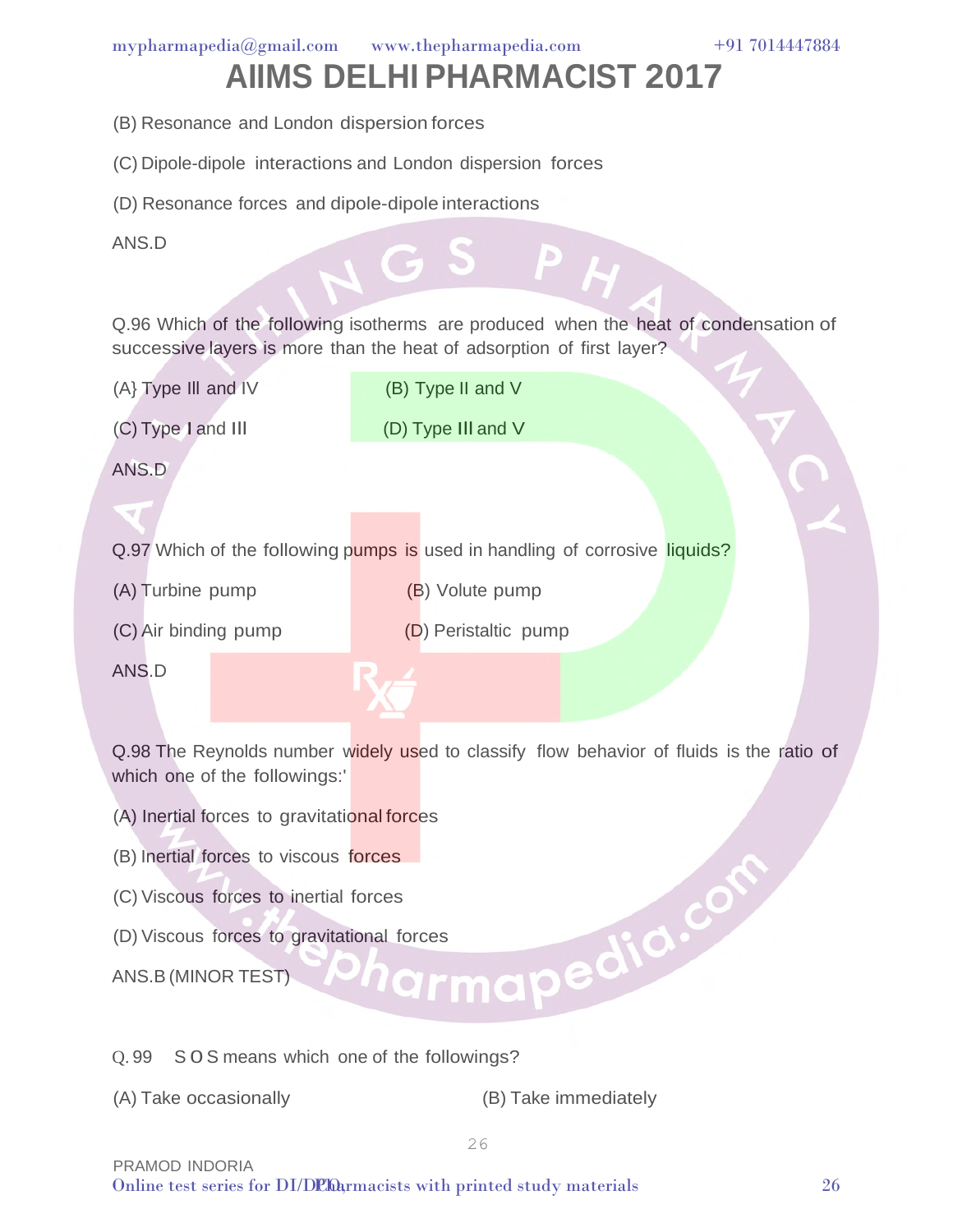#### **AIIMS DELHI PHARMACIST 2017**

(C) Take when necessary

(D) Take as directed

ANS.C (MINOR TEST)

Q.100 Which statement is FALSE for Association Colloids?<br>
(A) They are also called amphiphiles<br>
(B) They contain aggregated molecules<br>
They show partial solvation<br>
inicelles

(A) They are also called amphiphiles

(B) They contain aggregated molecules

(C) They show partial solvation

(D) They are also called micelles

ANS.C

Q.101 Alkenes show typical electrophilic addition reactions. If an electron withdrawing group is attached to one of the carbons bearing the double bond, what will happen to the mechanism of the addition reaction?

(A) It remains electrophilic

(B) It becomes free radical addition

(C) It becomes pericyclic reaction

(D) It becomes nucleophilic

ANS-D

Q.102 Five-membered heteroaromatic compounds show a much higher rate of electrophilic aromatic substitution reactions than the six-membered ones.This is due to which one of the following reasons?

(A) Five-membered heteroaromatic compounds have higher circulating electron density in

the ring than the six-membered ones

(B) Five-membered heteroaromatic compounds have lower circulating electron density in

the ring than the six-membered ones

(C) Five-membered rings are smaller in size than the six membered ones which affects

their reaction rates

(D) Six membered heteroaromatic rings are flat while the five-membered ones arc puckered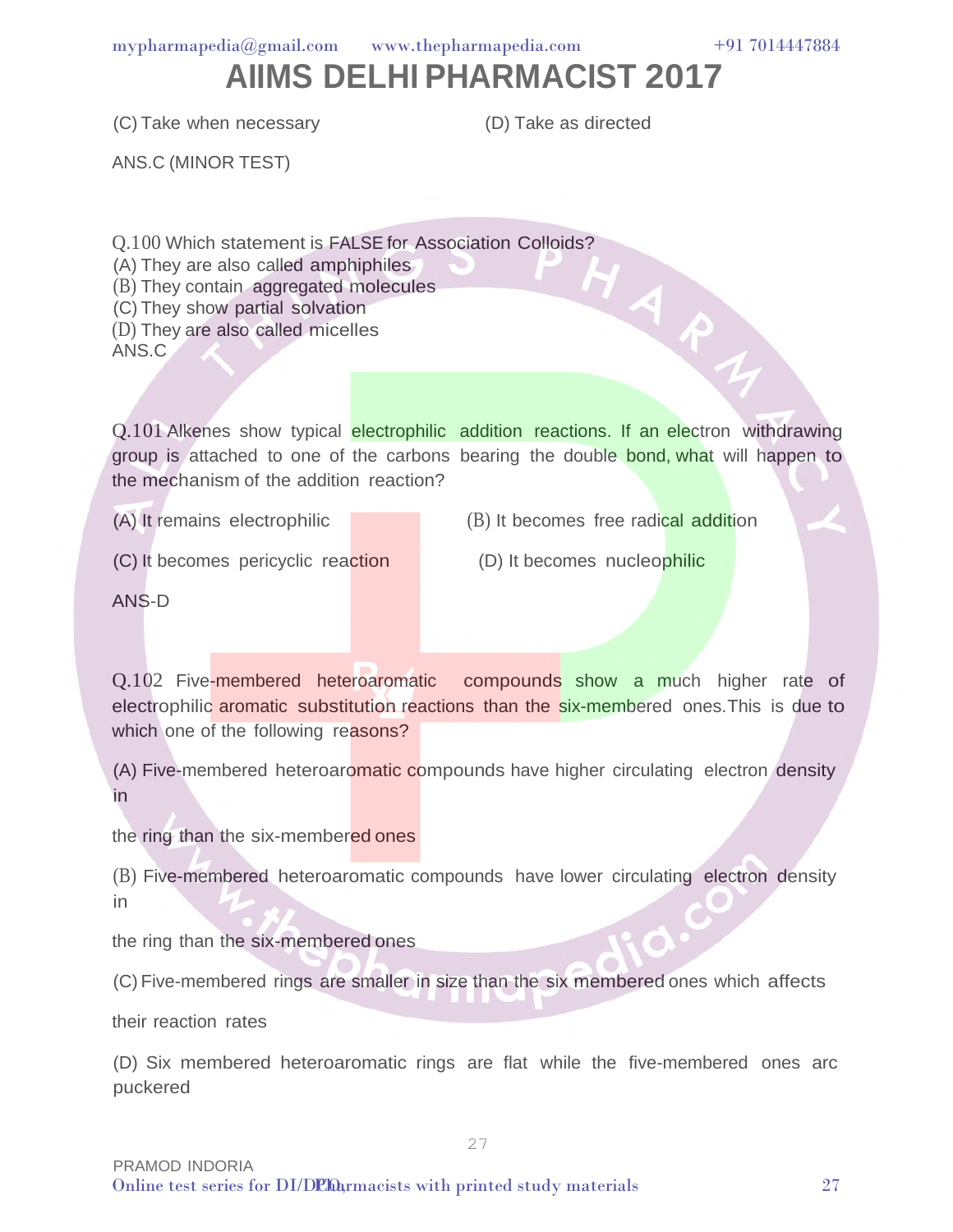#### **AIIMS DELHI PHARMACIST 2017**

ANS.A

Q.103 Pyridine is more basic than pyrrole. This is due to which of the following facts?

(A) Lone pair of electrons on N in pyrrole is localized

(B) Lone pair of electrons on N in pyridine is localized

(C) Nitrogen of pyrrole has one hydrogen atom attached to it while pyridine does not have

any

(D) Pyridine has three double bonds while pyrrole has only two

ANS.B

Q.104 In nucleophilic aliphatic substitution reactions arrange the following leaving groups in decreasing order of their leaving capacity?

| [P] Brosyl          | $[Q]$ Hydroxyl | [R] Chloro          | [S] Mesyl |
|---------------------|----------------|---------------------|-----------|
| (A) S > R > P > Q   |                | (B) $P > S > R > Q$ |           |
| $(C)$ R > Q > S > P |                | (D) $R > S > Q > P$ |           |
| ANS.B               |                |                     |           |

Q.105 Indicators used in complexometric titrations are chelating agents. Choose the correct

statement about them?

(A) Indicator-metal ion complex should have higher stability than EDTA-Metal ion complex

(B) Indicator-metal ion complex should have lower stability than EDTA-Metal ion complex

(C) Indicator-metal ion complex should have equal stability as EDTA-Metal ion complex

28

(D) Stability of the indicator-metal ion complex is not an important criterion in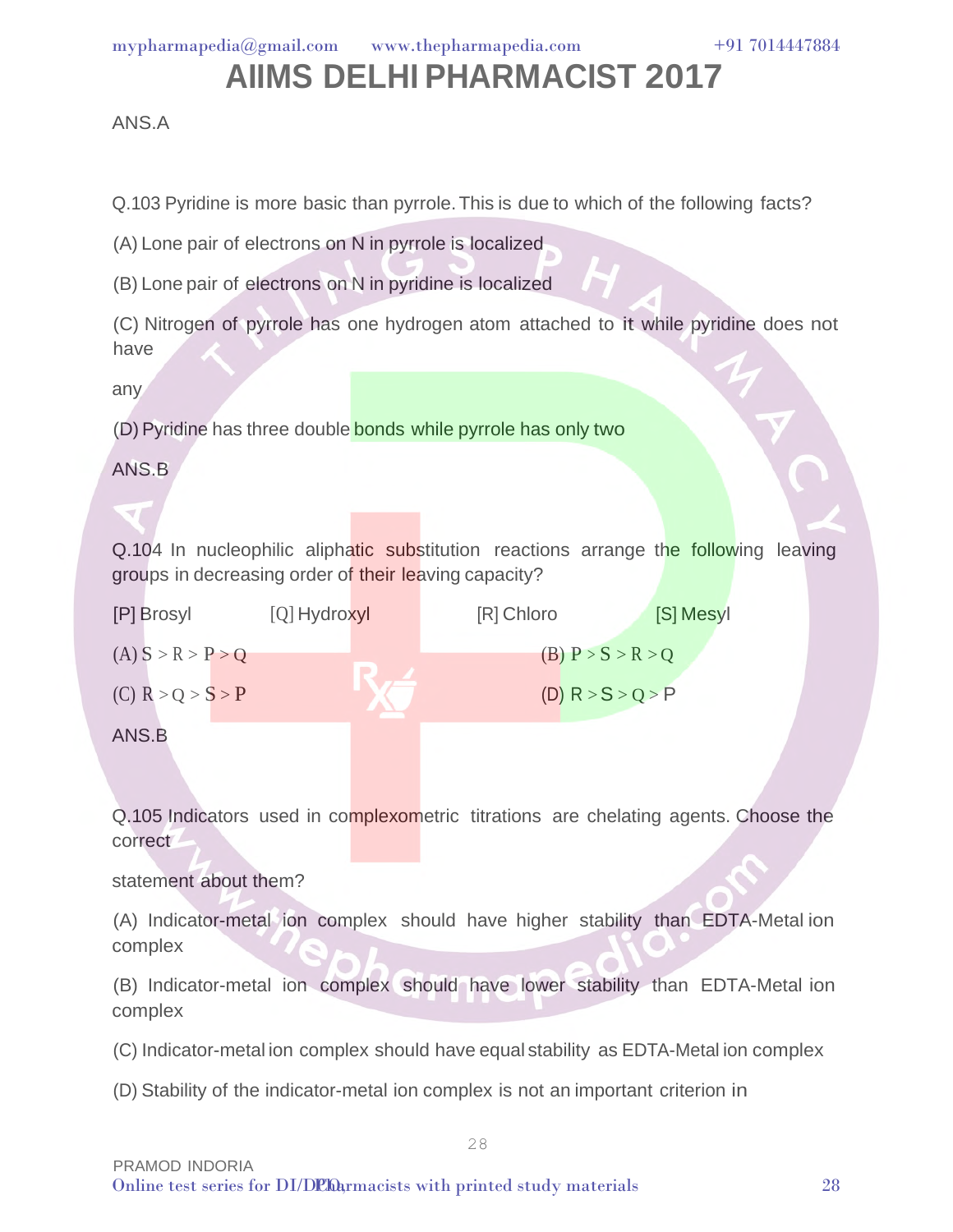complexometric titrations

ANS.B

Q.1061n polarography.DME has a number of advantages. One of the advantages is that mercury has large hydrogen over potential. It means which one of the followings?

- (A) Hydrogen ions get easily reduced on the DME
- (B) Hydrogen gas gets easily reduced on the DME
- (C) Hydrogen ions require high potential to be reduced at DME
- (D) Water is difficult to get oxidized at DME

ANS.A

Q.107 A carbocation will NOT show one of the following properties. Choose that.

- (A) Accept an electron to give a carbene
- (B) Eliminate a proton to afford an alkene
- (C) Combine with a negative ion
- (D) Abstract a hydride ion to form an alkane

ANS.A

Q.IOB The vitamin essential in tissue culture medium is (A) Pyridoxine (B) Thiamine {C) Nicotinic acid Ans.B {D) Inositol

Q.109 Sildenafil is used for treatment of one of the following disorders :<br>(A) Systolic hypertension (B) Unstable angina (A) Systolic hypertension (C) Pulmonary hypertension (D) Hypertension due to eclampsia Ans. C

 $\bigcirc$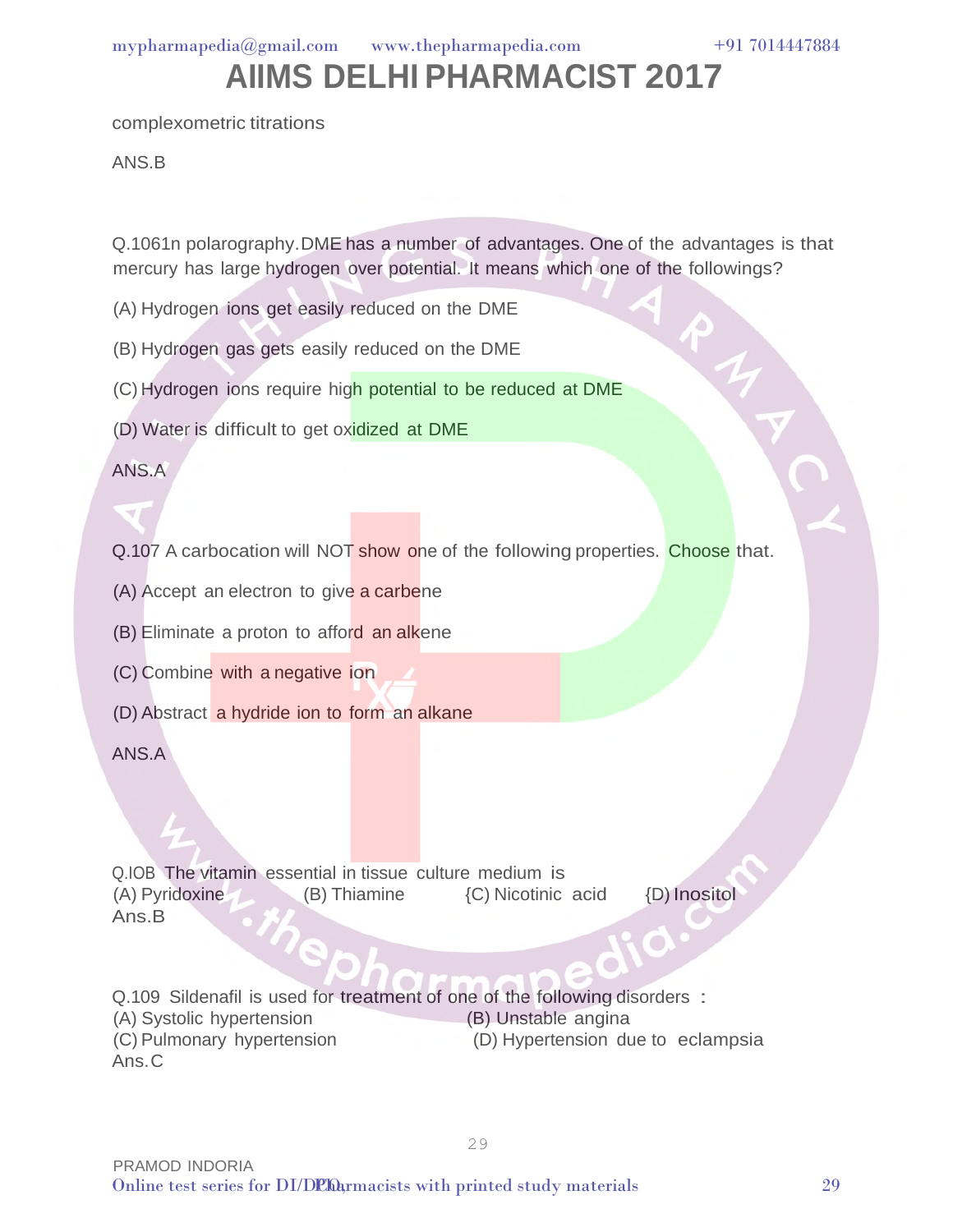| mpharmapedia@gmail.com                                                                                                                                                                                                                      | www.thepharmapedia.com<br>+91 7014447884<br><b>AIIMS DELHI PHARMACIST 2017</b> |  |  |  |  |  |
|---------------------------------------------------------------------------------------------------------------------------------------------------------------------------------------------------------------------------------------------|--------------------------------------------------------------------------------|--|--|--|--|--|
| Q.110 Which one of the following drugs is prescribed for the treatment of<br>Philadelphia chromosome positive patients with Chronic myeloid Leukemia?<br>(A) Pentostatin<br>(B) Methotrexate<br>(C) Imatinib<br>(D) L-Asparaginase<br>Ans.C |                                                                                |  |  |  |  |  |
| receptors?                                                                                                                                                                                                                                  | Q.I11 Which one of the following drugs does NOT act through G-Protein coupled  |  |  |  |  |  |
| (A) Epinephrine<br>(B) Insulin                                                                                                                                                                                                              | $(D)$ TSH<br>(C) Dopamine                                                      |  |  |  |  |  |
| Ans.B                                                                                                                                                                                                                                       |                                                                                |  |  |  |  |  |
| Q.122 An isosteric replacement for carboxylic acid group is<br>(A) pyrrole<br>(B) isoxazole<br>(C) phenol<br>(D)tetrazole<br>Ans.-D                                                                                                         |                                                                                |  |  |  |  |  |
|                                                                                                                                                                                                                                             | Q.113 A compound will be sensitive towards IR radiation only when one of the   |  |  |  |  |  |
| following properties undergo transition on                                                                                                                                                                                                  |                                                                                |  |  |  |  |  |
| (A) Polarizability<br>(B) Dielectric constant                                                                                                                                                                                               |                                                                                |  |  |  |  |  |
| (D) Refractivity<br>(C) Dipole moment                                                                                                                                                                                                       |                                                                                |  |  |  |  |  |
| Ans.C                                                                                                                                                                                                                                       |                                                                                |  |  |  |  |  |
| Q.114 X-ray crystallographic analysis of an optically active compound determines its                                                                                                                                                        |                                                                                |  |  |  |  |  |
| (B) Absolute configuration<br>(A) Optical rotatory dispersive power                                                                                                                                                                         |                                                                                |  |  |  |  |  |
| (C) Relative configuration<br>(D) Optical purity                                                                                                                                                                                            |                                                                                |  |  |  |  |  |
| Ans.B<br>Pepharma                                                                                                                                                                                                                           |                                                                                |  |  |  |  |  |
| Q.115 Which one of the following statements is WRONG?                                                                                                                                                                                       |                                                                                |  |  |  |  |  |
| (A) A singlet or triplet state may result when one of the electrons from the HOMO is                                                                                                                                                        |                                                                                |  |  |  |  |  |

excited to higher energy levels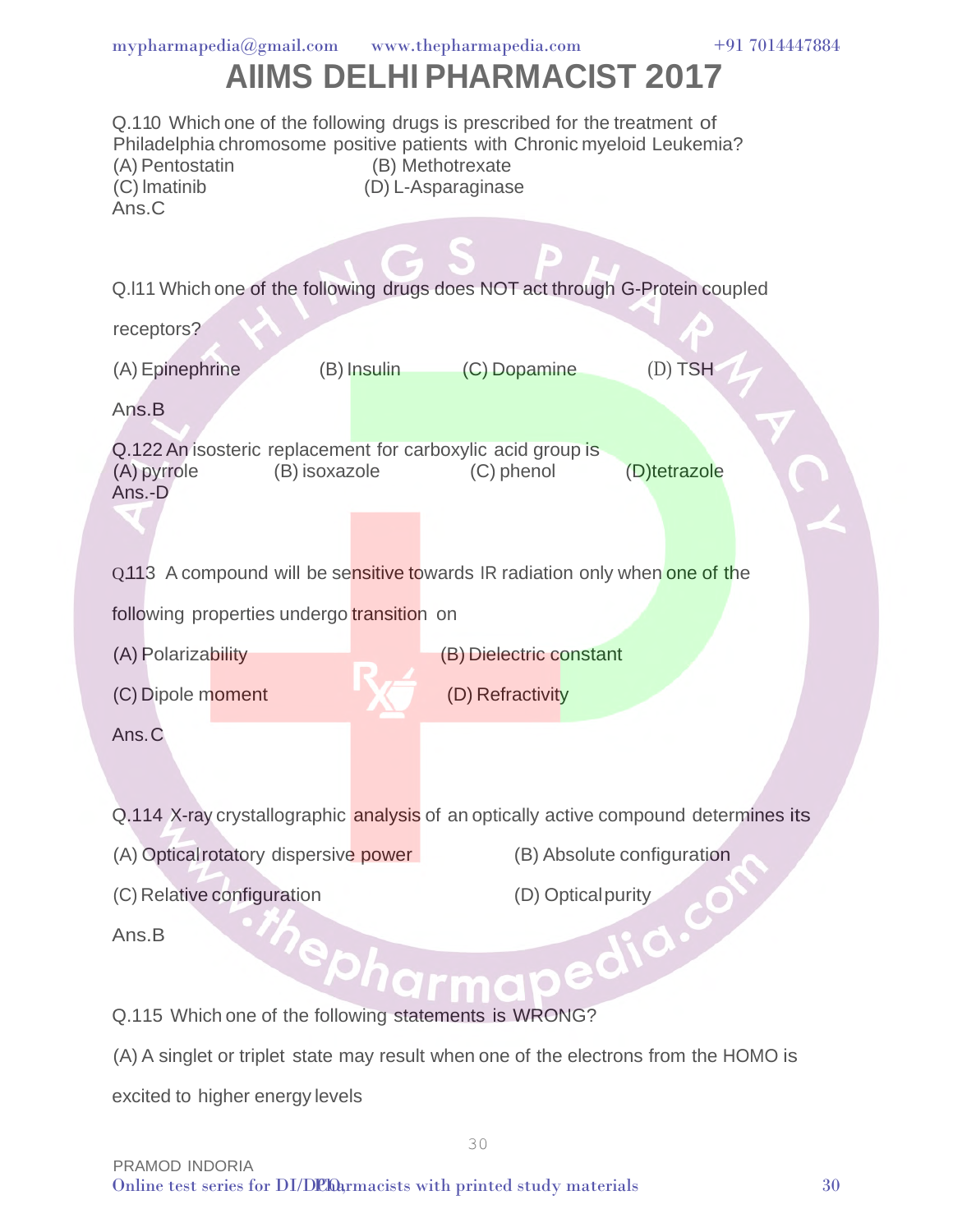# **AIIMS DELHI PHARMACIST 2017**

(B) In an excited singlet state,the spin of the electron in the higher energy orbital is

paired with the electron in the ground state orbital

(C) Triplet excited state is more stable than the singlet excited state

(D) When the electron from the singlet excited state returns to ground state,the

molecule always shows fluorescence phenomenon

Ans.C

Q.116 Purity of water can be assessed by determining one of its following properties instrumentally :

(A} pH (B) Refractivity (C) Viscosity (D}Conductivity Ans.D

Q.117 Which one of the following statements is WRONG?

- (A} Carbon NMR is less sensitive than proton NMR
- (B) 12C nucleus is not magnetically active

(C) Both 13C and \*H have same spin quantum numbers

(D) The gyromagnetic ratio of \*H is lesser than that of1 C

Ans.D

Q.118 In the TCA cycle, at which of the following enzyme-catalyzed steps, incorporation of elements of water into an intermediate of the cycle takes place : (A} Citrate synthase (B) Aconitase (C) Maleate dehydrogenase (D) Succinyl Co-A synthase

Ans. C

Q.119 Humectants added in cosmetic preparations generally act by

(A) hydrogen bond formation

(B) covalent bond formation

CON

(C) complex formation

(D) the action of London forces

Ans.A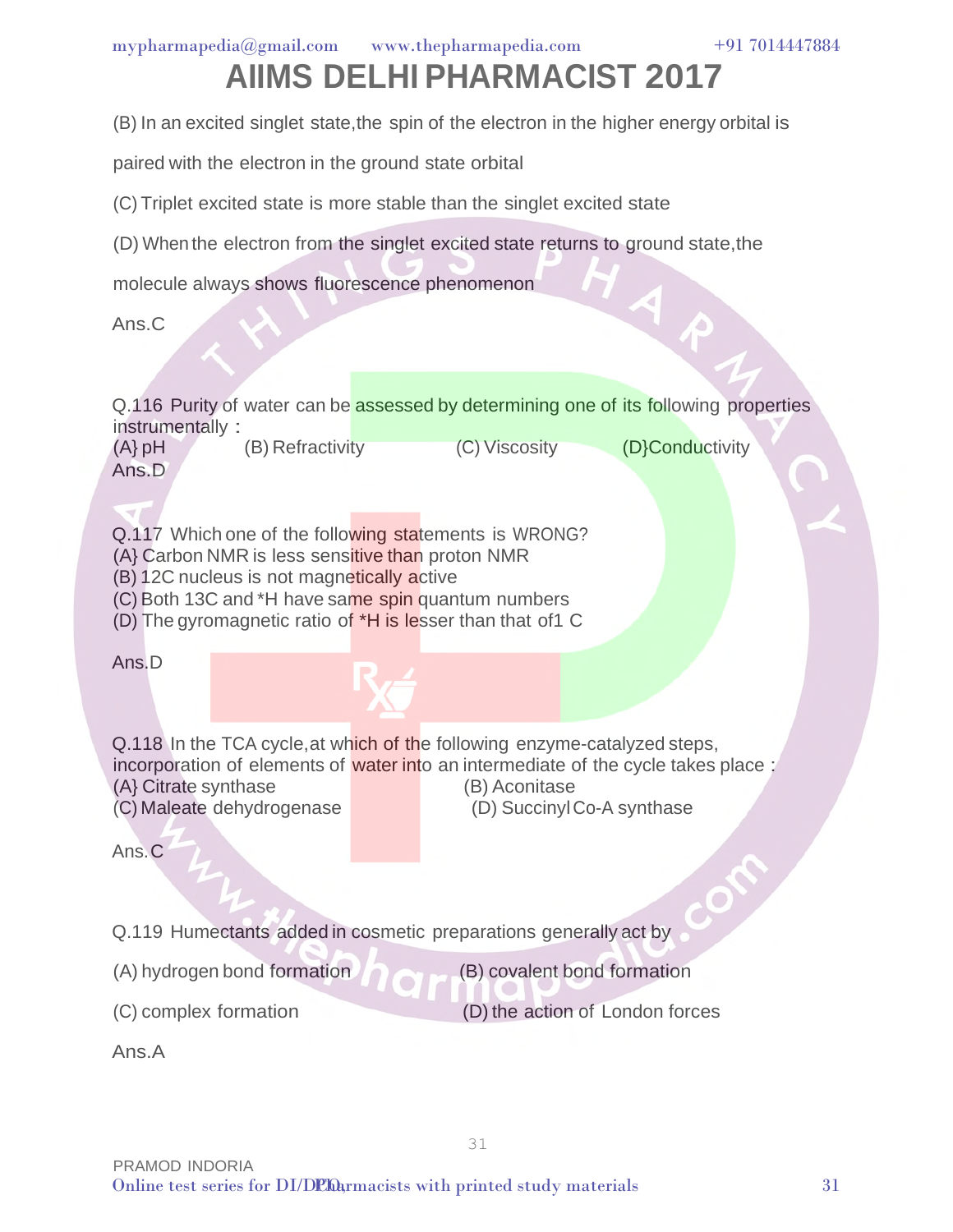

Q.121 Bloom strength is used to check the quality of (A) Lactose (B) Ampoules (C) Hardness of tablets (D)Gelatin

RMA

Ans.D

occurs:

Ans.C

Q.122 The characteristic of non-linear pharmacokinetics include:

- (A) Area under the curve is proportional to the dose
- (B) Elimination half-life remains constant,
- (C) Area under the curve is not proportional to the dose
- (D) Amount of drug excreted through remains constant

Ans.C

Q.123 Thioglycolic acid-like compounds have applications in following type of Cosmetic formulations :

(A) Depilatory preparations (C) Vanishing creams

(B) Epilatory preparations (D) Skin tan preparations

Ans.A

Q.124 Which one of the following is a flocculating agent for a negatively charged drug?

- (A) Aluminium chloride (C) Tragacanth
- (B) Bentonite

32

D) Sodium biphosphate<br>Creame

 $\bigcirc$ 

Ans.A

Q.125 The healing agent used in hand creams is (A) soft paraffin (B) urea (C) bees wax (D) stearylalcohol

Ans.A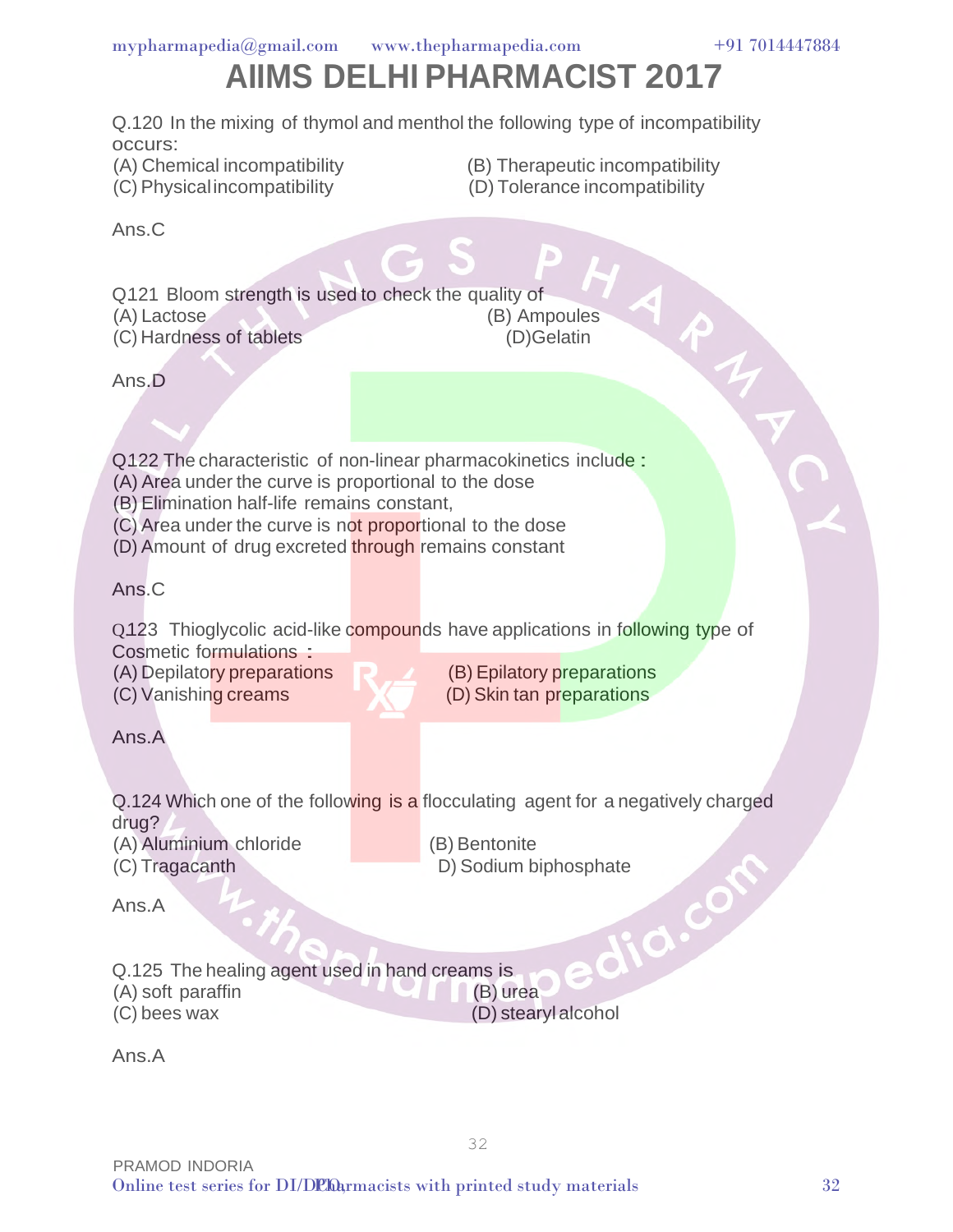# **AIIMS DELHI PHARMACIST 2017**

Q.126 Which one of the following is the commonly used bulking agent in the

formulation of freeze dried low dose drug products?

- (A) Sodium chloride (B) Mannitol
- (C) Starch

(D) HPMC

Ans.B

(C) Starch<br>Ans.B<br>Q.127 The applicability of Noves-Whitney equation is to describe

(A) First order kinetics

(B) Zero order kinetics

(C) Mixed order kinetics

(D)Dissolution rate

Ans.D

Q.128 What quantities of 95% v/v and 45% v/v alcohols are to be mixed to make 800 mot 65% v/v alcohol?

(A) 480 molf 95 % and 320 molf 45 % alcohol

(B) 320 mbt 95 % and 480 mbt 45 % alcohol

 $(C)$  440 md  $f$  95 % and 360 md  $f$  45 % alcohol

(D)360 mL of 95 % and 440 mL of 45 % alcohol

Ans.B

Q.129 Which one of the following drugs is withdrawn from the market due to *torsade de*

*pointes?*

(A) Chlorpromazine (C) Haloperidol

(B) Astemizole (D) Domperidone

Ans.B

Q.130 Glass transition temperature is detected through

(A) X-Ray diffractometery (B) Solution calorimetery

Õ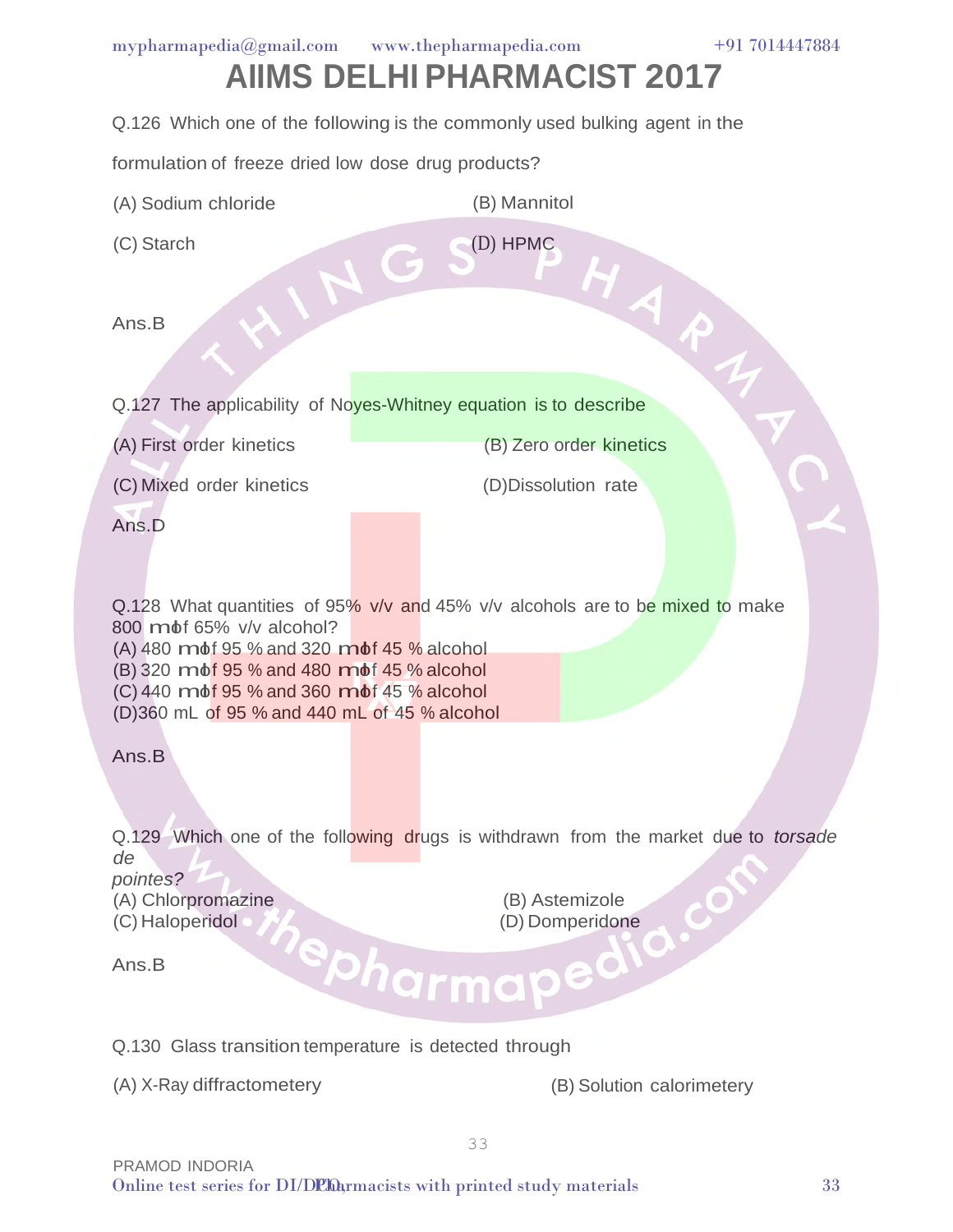| (C) Differential scanning calorimetery                                                                                                                                |  | (D) Thermogravimetric analysis                                                                                                 |  |  |
|-----------------------------------------------------------------------------------------------------------------------------------------------------------------------|--|--------------------------------------------------------------------------------------------------------------------------------|--|--|
| Ans.C                                                                                                                                                                 |  |                                                                                                                                |  |  |
|                                                                                                                                                                       |  |                                                                                                                                |  |  |
| Q.131 Coulter counter is used in determination of<br>(A) particle surface area<br>(C) particle volume<br>Ans.D                                                        |  | (B) particle size<br>$(D)$ all of A, B, C                                                                                      |  |  |
|                                                                                                                                                                       |  |                                                                                                                                |  |  |
| (A) bi-exponentially<br>(C) non-exponentially                                                                                                                         |  | Q.132 Drugs following one compartment open model pharmacokinetics eliminate<br>(B) tri-exponentially<br>(D) mono-exponentially |  |  |
| Ans.D                                                                                                                                                                 |  |                                                                                                                                |  |  |
|                                                                                                                                                                       |  |                                                                                                                                |  |  |
| <b>is</b><br>given as:<br>(A) temperature between aac and 25QC<br>(B) temperature below 20C<br>(C) temperature at 000<br>(D) temperature between 2cC and aac<br>Ans.D |  | Q.133 The temperature condition for storage of drug products under cold temperature                                            |  |  |
|                                                                                                                                                                       |  |                                                                                                                                |  |  |
|                                                                                                                                                                       |  | Q.134 Drugs in suspensions and semi-solid formulations always degrade by                                                       |  |  |
| (A) first order kinetics                                                                                                                                              |  | (B)second order kinetics                                                                                                       |  |  |
| (C) zero order kinetics                                                                                                                                               |  | (D) non-linear kinetics                                                                                                        |  |  |
| Ans.C                                                                                                                                                                 |  | COM                                                                                                                            |  |  |
|                                                                                                                                                                       |  | $\bullet$                                                                                                                      |  |  |
| Q.135 In nail polish, following polymer is used as a film-former :                                                                                                    |  |                                                                                                                                |  |  |
| (A) Nitrocellulose                                                                                                                                                    |  | (B) Polylactic acid                                                                                                            |  |  |
| (C) Hydroxypropylmethylcellulose                                                                                                                                      |  | (D) Cellulose acetate phthalate                                                                                                |  |  |
| Ans.A                                                                                                                                                                 |  |                                                                                                                                |  |  |